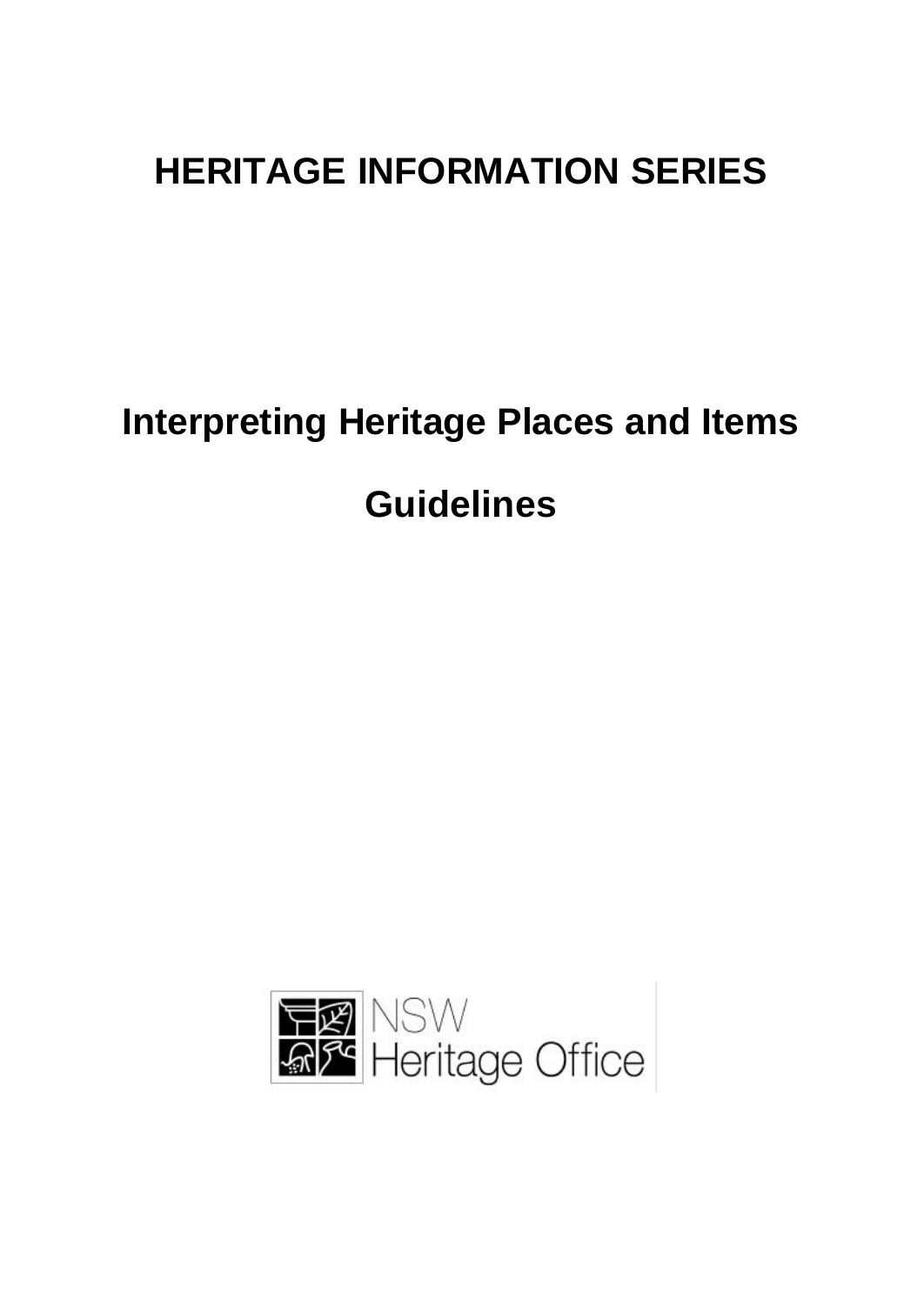# **Endorsed by the Heritage Council of NSW August 2005**

# **Acknowledgments**

This document was prepared by consultants Elaine Lawson and Meredith Walker.

The Heritage Office also acknowledges the valuable contributions of representatives of the following:

- major development companies
- professional associations
- Australian and NSW government agencies
- local councils
- heritage consultants
- and for Aboriginal communities: Rick Shapter Gavin Andrews Adell Hyslop Matthew Spalding James Welsh Alan Croker

The Heritage Council's Interpretation Panel guided the document from the preparation of the brief and the selection of consultants through its various drafts.

NSW Heritage Office Locked Bag 5020 Parramatta NSW 2124 Ph: 61 2 9873 8500 Fax: 61 2 9873 8599 heritageoffice@heritage.nsw.gov.au www.heritage.nsw.gov.au

Crown copyright 2005

August 2005

ISBN 1 921121 00 9 HO05/10

# **DISCLAIMER**

Any representation, statement, opinion or advice, expressed or implied in this publication is made in good faith but on the basis that the State of New South Wales, its agents and employees are not liable (whether by reason of negligence, lack of care or otherwise) to any person for any damage or loss whatsoever which has occurred or may occur in relation to that person taking or not taking (as the case may be) action in respect of any representation, statement, or advice referred to above.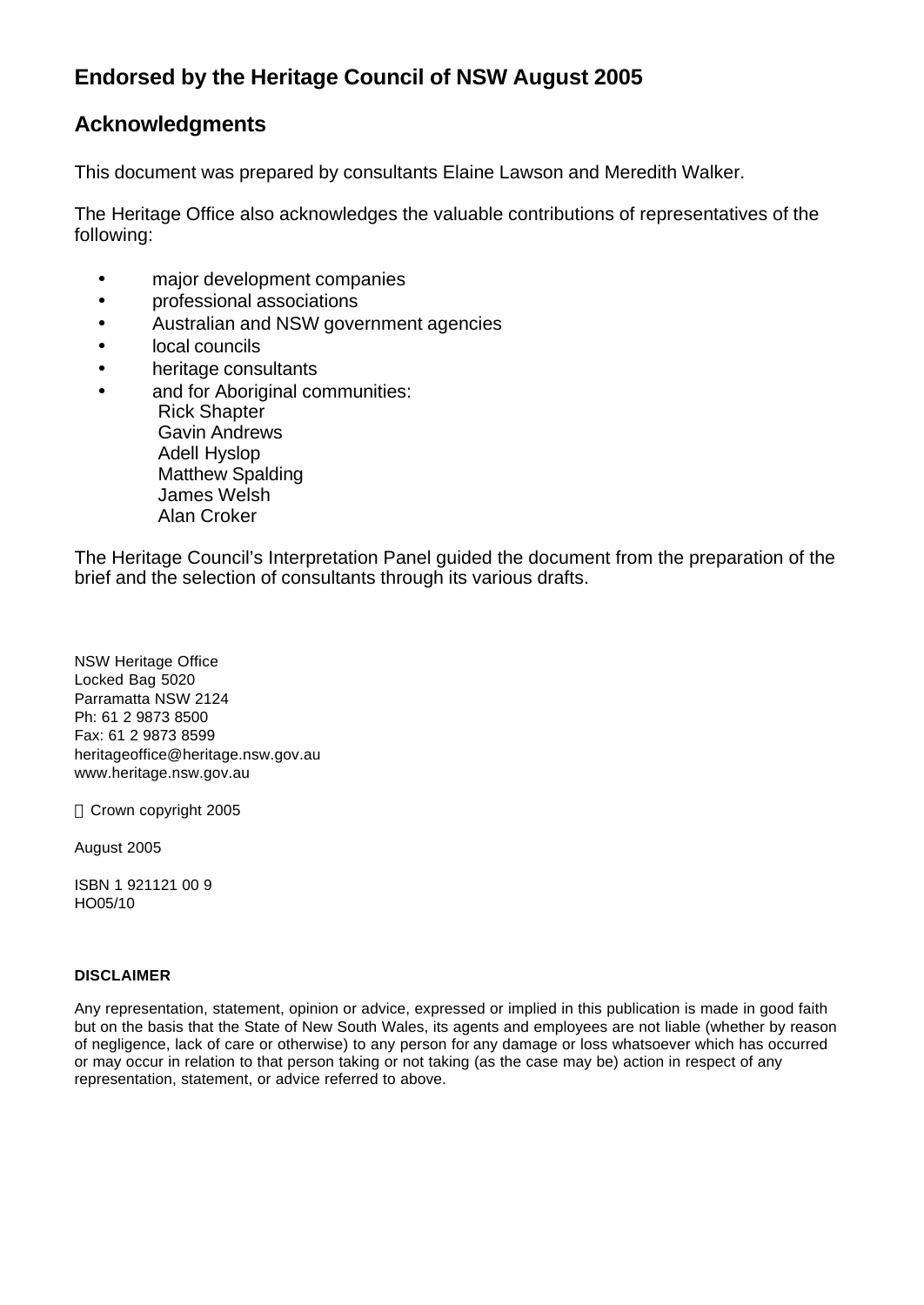**This document** provides guidance about best practice in heritage interpretation.

It applies to all types of environmental heritage: natural and cultural (Aboriginal and non-Aboriginal) and also to movable heritage – any natural or manufactured object or collection of heritage significance. The umbrella term **item** means a place, building, work, relic, movable object, precinct or landscape.

## **1 DEFINITIONS**

These definitions are adapted from definitions in heritage charters and guidelines for use with terms in the NSW Heritage Act.

**Aboriginal people(s) with cultural association** – means Aboriginal people(s) with a cultural or historical association with an area not necessarily deriving from descent from original inhabitants. Consideration must also be given to Aboriginal people who reside in an area where there are no identified traditional owners or Aboriginal people who have traditional association to that country. (see also **Traditional owner**)

**Aboriginal Culture –** The culture of a group of people or groups of peoples comprising of the total ways of liv ing built up and passed on from one generation to the next, and evolving over time.

**Aboriginal Heritage –** The heritage of a group of people or groups of peoples is represented in all that comes or belongs to them by reason of birth and includes their spirituality, language and relationship to land.

**Associations** mean the special connections that exist between people and an item.

**Conservation management plan (CMP)** means a document that identifies the heritage significance of an item and sets out policies for retaining that significance and is prepared in accordance with Heritage Council guidelines.

**Conservation Management Strategy (CMS)** means a document that identifies the impact an activity may have on a heritage significance of an item and sets out measures to minimise the impact of a proposed activity on the heritage significance of the item and is prepared in accordance with Heritage Council guidelines.

**Environmental heritage** means those places, buildings, works, relics, infrastructure, movable objects, landscapes and precincts, of State or local heritage significance.

**Fabric** means the physical material of the item including components, features, objects and spaces.

**Heritage Impact Statement (HIS)** means a document that records the heritage significance of an item by using a Heritage Data form and sets out broad strategies for retaining that significance and is prepared in accordance with Heritage Council guidelines.

**Heritage significance** refers to meanings and values in relation to the historical, scientific, cultural, social, archaeological, architectural, natural or aesthetic importance of the item. Heritage significance is reflected in the fabric of the item, its setting, use, associations, meanings, records, related places and related objects. Items may have a range of values and meanings for different individuals or groups, over time.

**Interpretation** means all the ways of presenting the significance of an item. Interpretation may be a combination of the treatment and fabric of the item; the use of the item; the use of interpretive media, such as events, activities, signs and publications, or activities, but is not limited to these. See 7, page 4.

**Interpretation plan** is a document that provides the policies, strategies and detailed advice for interpreting a heritage item. It is based on research and analysis and plans to communicate the significance of the item, both during a conservation project and in the ongoing life of the item. The plan identifies key themes, storylines and audiences and provides recommendations about interpretation media. It includes practical and specific advice about how to implement the plan.

**Interpretation policy: consists of clauses and quidelines** that provide an intellectual and conceptual framework for communicating the significance of an item. Policies may deal with fabric, setting, history, archaeology audiences and other people, contents, related places and objects, disturbance of fabric, research, records.

**Meanings** denote what an item signifies, indicates, evokes or expresses.

**Media** means the tools, techniques and technologies used to convey the interpretation. These can include signs, orientation, notices, guided and self guided walks, audio guides, installations, displays, models, dioramas, exhibitions, lighting, street naming, holograms, films, video, soundscapes, oral history, maps, brochures, books and catalogues, public art, writers and artists in residence programs, events, activities, role play, demonstrations, educational programs, websites, CD ROM programs, reconstructions, sets, and replicas and other means of communication.

**Traditional owner** – an Aboriginal person directly descendent from the original inhabitants of an area who has cultural association with the area deriving from traditions, observances, customs, beliefs or history of the original Aboriginal inhabitants of the area. Authorisation to obtain or document information about Aboriginal heritage may be obtained from an Aboriginal person or people who have traditional association to country; these may include traditional owners.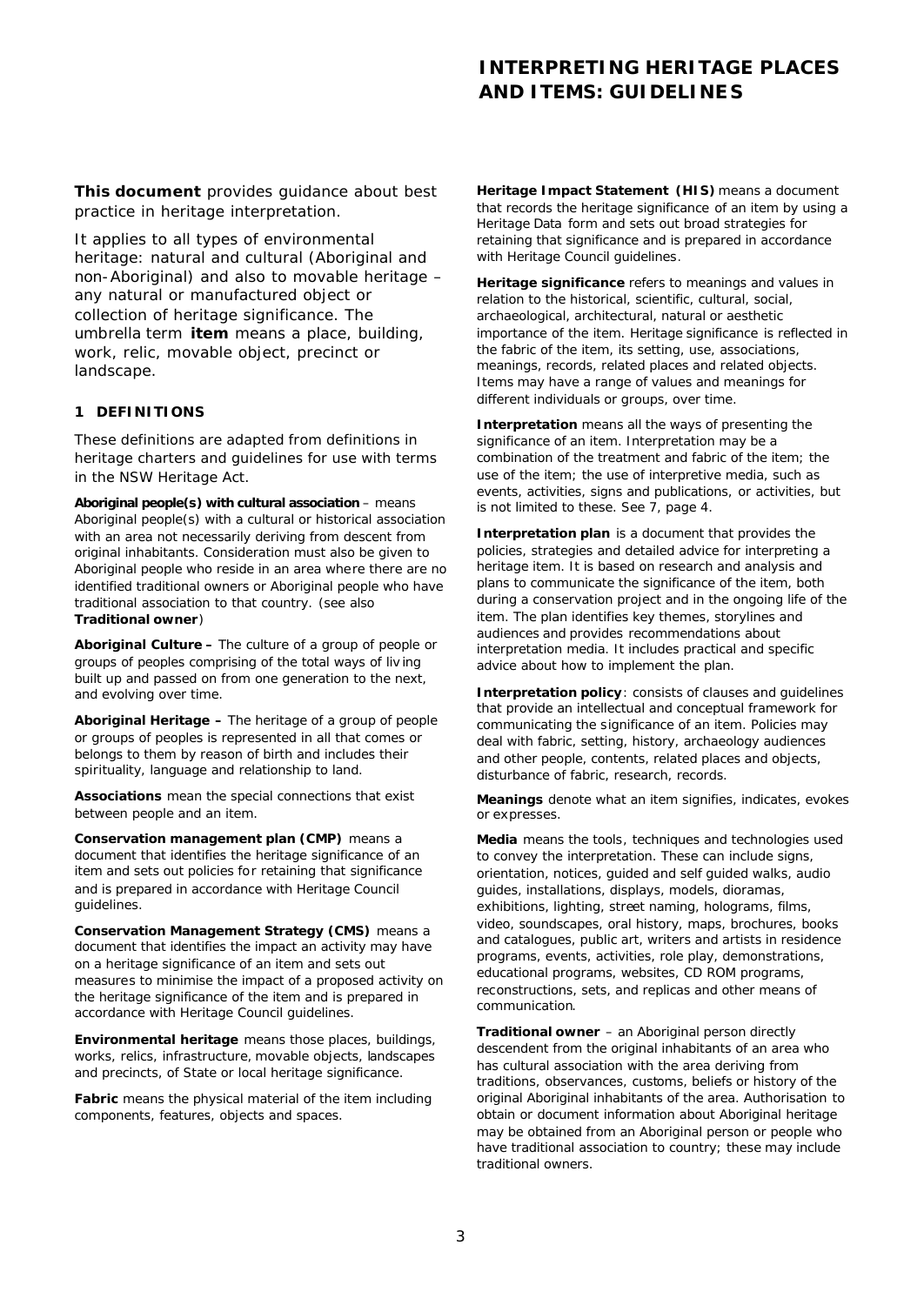# **2 INTERPRETATION – THE SHARING OF CULTURE**

The heritage of New South Wales is identified and protected as a means of securing and maintaining landscape, places and objects valued as part of Australian culture and history. Heritage is a cultural asset, part of the identity of NSW, its regions and communities. It is linked with other aspects of culture and tradition, and part of the environment and community life.

Heritage conservation seeks to sustain the values of heritage landscapes, places and objects, individually and collectively, so that the community and visitors can continue to appreciate, experience and learn from them and about them, and so that they can be passed on to future generations.

Heritage interpretation is a means of sharing Australian history and culture with other communities, new citizens, visitors, and people overseas. It is also a means of passing on the knowledge of Australian history, culture and values to new generations.

Interpretation is only undertaken within the cultural traditions of which it is part, and respecting the culture of the audience. This approach is easy to recognise and appreciate in relation to Aboriginal heritage, but it also applies to non-Aboriginal heritage.

The connections between people and natural and cultural heritage are often expressed through art, music, literature, dance, food and other creative works and traditions. These are traditional forms of 'interpretation'.

# **3 WHY INTERPRET?**

The significance of some heritage items is easy to understand; but the values of others are not obvious and require interpretation. Many items have values that warrant interpretation.

Interpretation enhances understanding and enjoyment of heritage items by appealing to different audiences, different levels of experience and knowledge and different learning styles.

Interpretation strengthens and sustains the relationships between the community and its heritage and may provide economic and social benefits for the community.

## **4 WHEN TO INTERPRET?**

Interpretation is an integral part of the experience of significant heritage items. Its particulars are determined by the nature and circumstances of the item.

- For many heritage items, interpretation is an occasional opportunity, often linked with open days or other community celebrations.
- For items which attract visitors, interpretation is an integral component of management.
- For many places, interpretation is undertaken for both educational and recreational purposes.
- For other items, the opportunity for interpretation is provided when the use changes or when works are undertaken.
- For industrial and agricultural landscapes, interpretation is important so that before the use changes, people can appreciate the significance of the place.

Access for interpretation is not always necessary or appropriate for reasons of security, safety, and privacy, or because of the meanings of the item to people. For example, if the use of a building is well known and part of its significance, and that use is continuing, then it may not need other interpretation to communicate its significance. Examples are: a court house, or a religious property or a private residence or a hospital, or a natural area. Access before or during works may be appropriate if new discoverie s are made.

## **5 INTERPRETATION: A SHARED RESPONSIBILITY AND OPPORTUNITY**

Heritage conservation is a responsibility shared amongst governments, communities and the owners of heritage places. The NSW Heritage System involves legislation administered by a number of government agencies, including the NSW Heritage Office, the Department of Infrastructure, Planning and Natural Resources and the Department of Environment and Conservation and the Ministry for the Arts.

Interpretation encompasses all the ways in which an item can become known and appreciated. People are increasingly recognising the importance and benefits both of conveying 'what's important' about an item to other people, and of encouraging appreciation of all kinds of heritage, natural and cultural.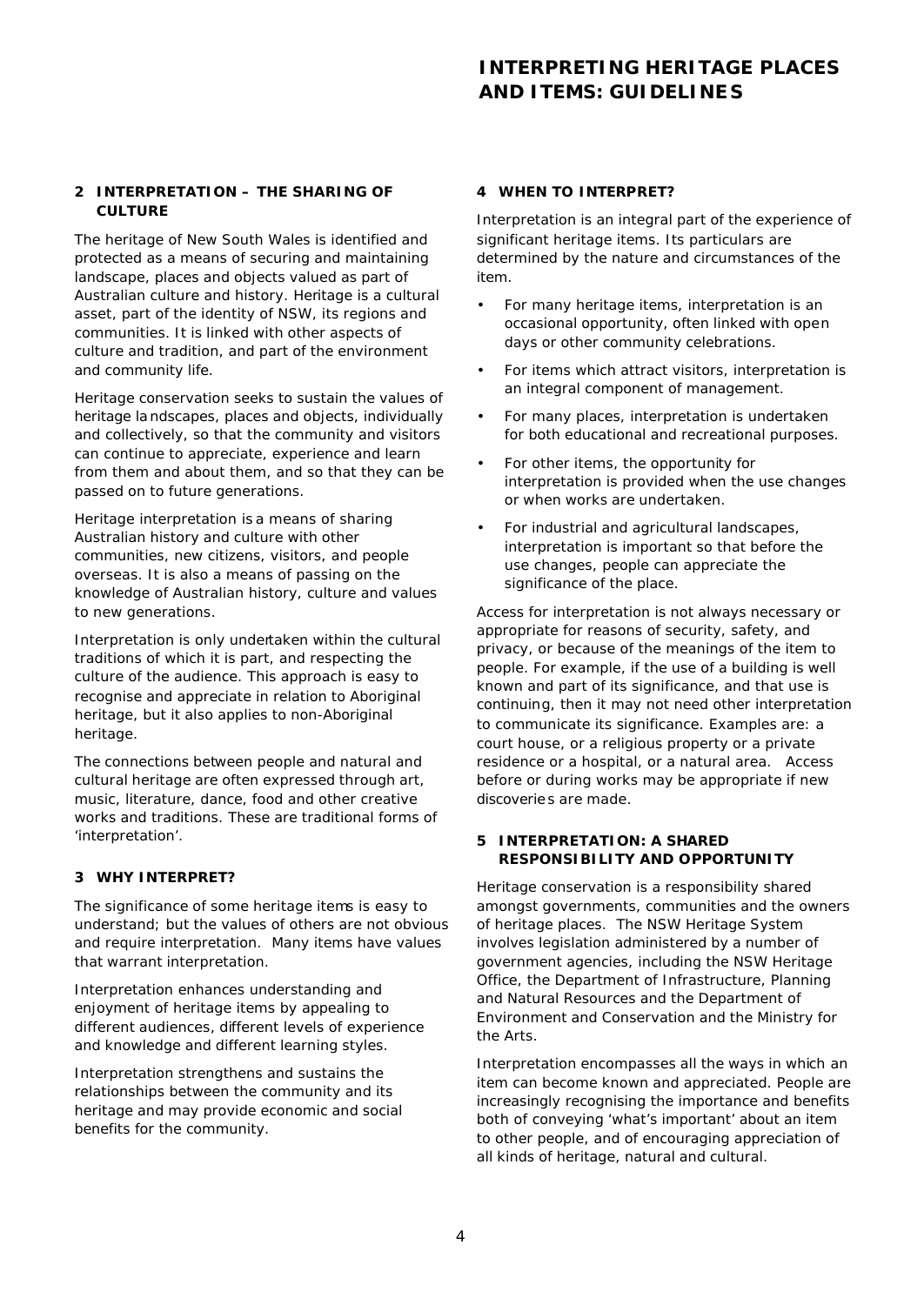In the recent past, interpretation of heritage was often seen as an end product; such as signs to be erected after the building works or walking tracks were completed. Now, managers and their advisors recognise that many aspects of management impact upon the visitor's perception of an item; and also that there are opportunities for interpretation for workers as well as visitors in day to day management.

The development and management of interpretation may be a collaborative process, involving state, and local governments, museums and private owners.

Owners of heritage items, and state and local government authorities have devised many innovative ways of interpreting heritage items, such as CD ROMs and websites, and artist-in-residence programs.

## **6 INTERPRETATION IS ABOUT COMMUNICATING**

Interpretation means all the ways of presenting the significance of an item, i.e. the importance of an item, beyond its utilitarian value. Significance refers to the historical, scientific, cultural, social, archaeological, architectural, natural or aesthetic value of the item. Significance is reflected in the item, fabric (physical material) of the item, its setting (the area beyond its boundaries), use, associations, meanings, records, related items and related objects. Items may have a range of values and meanings for different individuals or groups.

Interpretation of an item though the care (or treatment) of the fabric, is central to heritage conservation in Australia, and the principles of best practice are set out in the *Australia ICOMOS Charter for places of cultural significance (The Burra Charter*); *Ask First: a guide to respecting Indigenous heritage values and places*, and the *Australian Natural Heritage Charter* (see 12 Sources of Information).

As well as the care of the fabric of an item, interpretation is also about communicating significance.

Here are some ways of describing interpretation:

*Interpretation is the act of identifying or transmitting meaning* (Bill Nethery 1995)

*Interpretation is an attempt to create understanding*  (Alderson)

*Most people need extra information to understand heritage significance, and interpretation is a means of providing it* (Linda Young 1995)

*Interpretation is revelation based on information*  (Robyn Christie)

*Interpretation is a means of communicating ideas and feelings which help people enrich their understanding and appreciation of their world and their role within it...* (Australian Heritage Commission*)*

*Interpretation is a means of communicating ideas and feelings which helps people enrich their understanding and appreciation of their world, and their role in it.* (Interpretation Australia Association)

*Interpretation is the communication of the tangible and intangible heritage values of heritage places*  (Geoff Ashley 2003)

*Interpretation is a creative use of historical material/site/concept/ that draws broadly from a range of formal and informal sources* (Anne Martin 2003)

*Interpretation is the unfolding of the multiple meanings of an object or place* (Anonymous 1987)

*Interpretation is a way of telling stories about people and places* (Kylie Winkworth)

Well conceived and well delivered interpretation demands a clear understanding of both the item and the audience. It can be complex, operating on several levels, using a variety of me ans and methods, or it can be simple and direct, using minimal words, tools and devices. Successful interpretation engages the audience, and provokes their interest and reflection about the item and its values in a way that sustains the ambience and significance of the item.

## **7 INTERPRETATION MEDIA**

Interpretation can occur in a variety of ways using a variety of media. The media are chosen to match the needs and character of the audience. The media that suit one item and its audience might not be suitable for another item.

Some examples of media are:

**AT THE ITEM** (place, building, work, relic, movable object or precinct)

Interpretation can include:

Treatment of the fabric- such as the retention of evidence of former use such as signs or marks from machinery now removed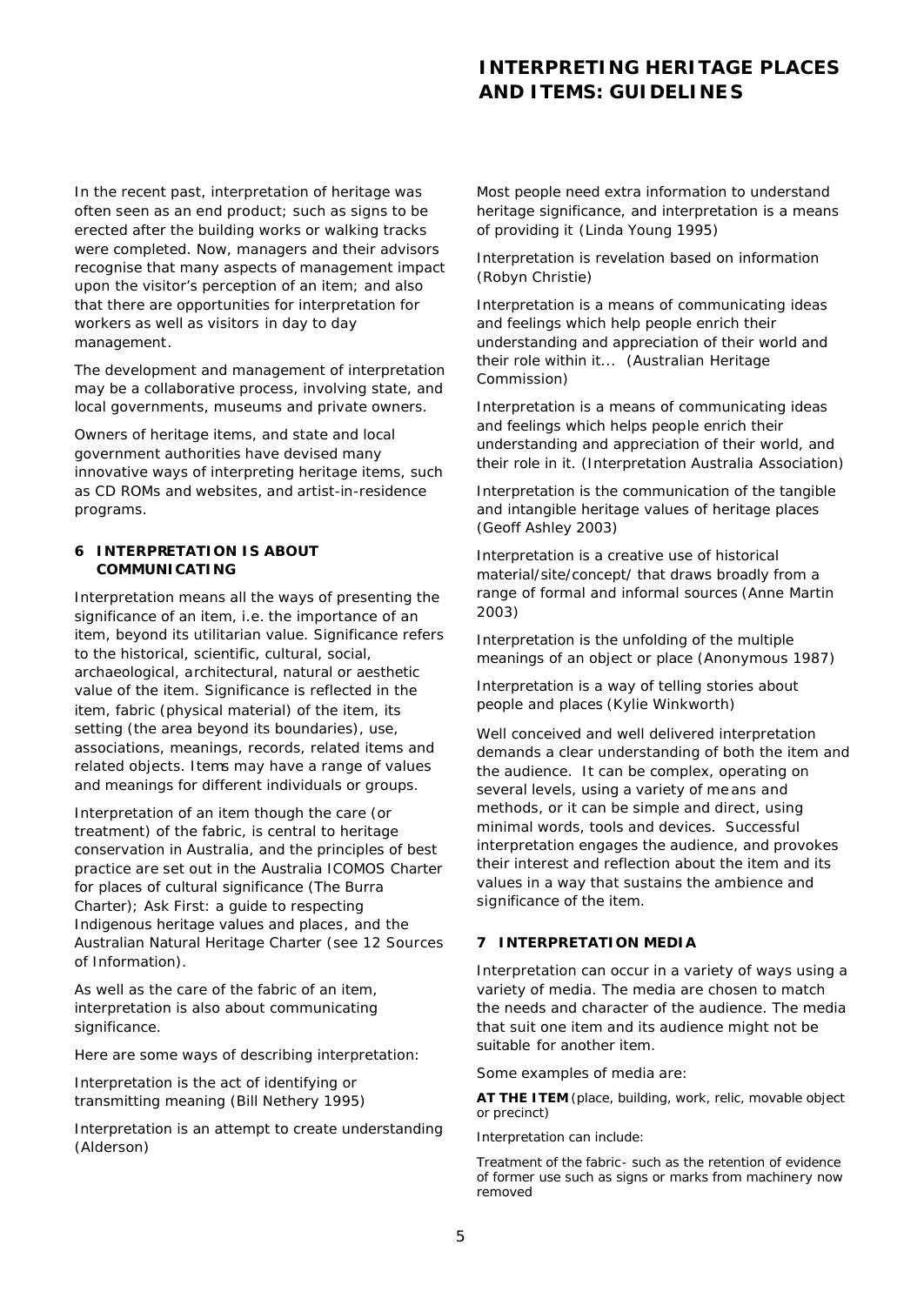Use - of the item as a whole - for a building this might mean use of rooms or other spaces, and the retention of gardens as gardens

Furnishings and other objects – both existing and introduced

Objects - existing or introduced

Signs - permanent, fixed, movable and temporary

Mixed media associated with conservation activities (such as recording or works); and interpretation associated with management activities – such as staff training

**IN THE SETTING** (the area around the item which may include the visual catchment)

Interpretation can include:

Protection of significant characteristics of setting by heritage or planning controls (e.g. height controls to protect amenity); management of vegetation to retain views; signs and viewing places; public artworks, activities related to an area or theme.

#### **PUBLICATIONS / PUBLICITY /SOUVENIRS**

Interpretation can include:

Posters, pamphlets, books; internet web sites, interactive search programs; videos, audios and tapes/ CD ROMs; school project material; souvenirs - post cards, models, tea towels, images.

#### **EVENTS/ACCESS TO THE ITEM**

Interpretation may include: oral histories, video recordings, providing opportunities for people to assist with maintenance; access to the item through day-to-day use and management; access via tours, open days, events during works; commemorative and celebratory events; events for associated people and special interest groups; and Artist in residence programs.

#### **ACTIVITIES AWAY FROM THE ITEM**

Presentation may include:

Events and activities related to the place; exhibitions; other media –such as radio, TV, internet, etc.

## **8 OPPORTUNITIES FOR HERITAGE INTERPRETATION: WHAT IS EXPECTED BY THE APPROVALS PROCESS?**

The approvals process provides opportunities for public appreciation of heritage through interpretation.

For State Heritage Register items undergoing change that requires Heritage Council approval, information about interpretation may be a condition of approval.

As part of the documentation with the application, either a Conservation Management Plan (CMP), a Conservation Management Strategy (CMS) or a Heritage Impact Statement (HIS) will be required.

Each of these documents may include *interpretation* as one of the issues addressed, but with a different level of detail in each case.

The Heritage Office will provide advice about which type of report applies to an item.

For items which require a Conservation Management Strategy or Heritage Impact Statement, advice about potential interpretation will be required, including opportunities for interpretation before, during and after works, the aspects of the item and its significance to be interpreted, and the likely audiences.

The information about interpretation will be will be short – 1 page. The aim is to encourage the applicant to think about interpretation from the beginning. Opportunities for interpretation may include: guided tours for local residents before works commence; signs for passers by; a talk by an historian; guided tours during works when old fabric or archaeological discoveries are revealed.

A CMP will include a policy for interpretation integrated with other policies for the care of the fabric, research, access to the item, etc. The interpretation policy addresses:

• interpretation of the fabric (material) of the item through its care or treatment

- needs for other interpretation media (if any)
- audience profile & key themes

• opportunities for interpretation during other stages of the project and in ongoing management and potential media

• the reasoning for the policy and links with other policies; and also any matters that warrant research, investigation or discussion, such as research about the audience for interpretation.

The preparation of the CMP may include interpretation, eg linked with site investigations, or other research, or with activities to find and involve people for whom the item has special associations and meanings.

#### **Conditions of consent**

The aim of including interpretation as a condition of consent is to provide interpretation of the place *in addition to the conservation of the place itself*. A requirement to prepare an Interpretation Plan is to facilitate interpretation, and to follow best practice; it is not an end in itself.

The *interpretation plan* provides the reasoning for the choice of media, and advice about their design and production. For items where a plan is required it is likely that several media may be used to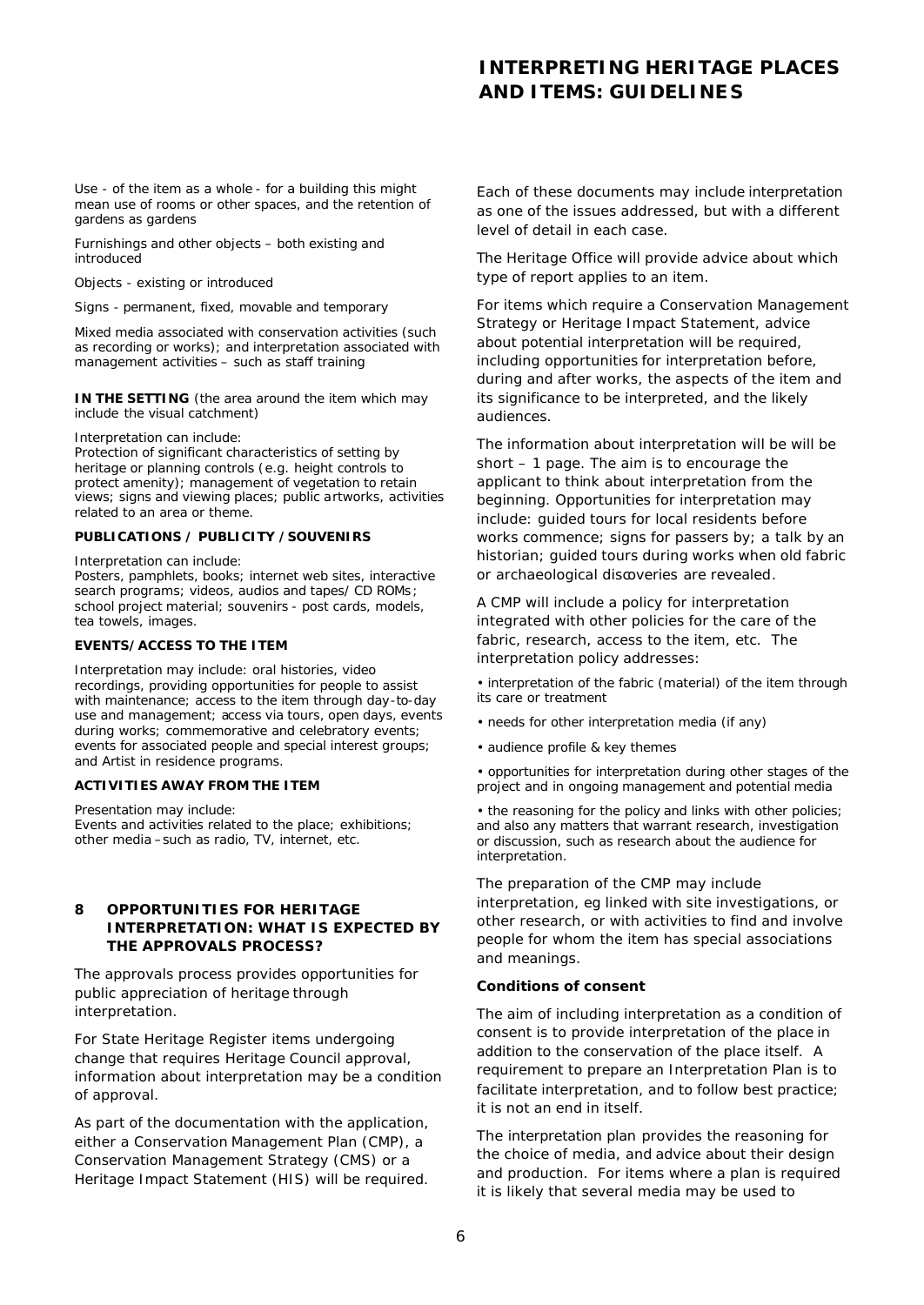interpret significance, and that interpretation will occur at each stage of the conservation project.

In assessing the interpretation plan, the consent authority will want to know that arrangements are in place to develop, design and produce media (such as signs or other works) that are related to the work or the finished development, and that the need for ongoing management is recognised.

[The Heritage Office is preparing guidelines for the preparation of h*eritage interpretation briefs* and h*eritage interpretation plans.*]

The Heritage Office has examples of interpretation briefs and the sequence of tasks to be undertaken in an interpretation project.

## **9 HOW CAN STATE AGENCIES, GOVERNMENTS AND OTHER ORGANISATIONS SUPPORT HERITAGE INTERPRETATION?**

- Interpret heritage in their ownership or care, applying the *guidelines for interpreting heritage places & items*
- Adopt the NSW Heritage Office *Interpretation guidelines,* or use them to prepare guidelines specific to the heritage in their care
- Provide funding and grant programs for interpretation planning and implementation
- Compile and secure records about heritage items in their care and make them publicly accessible (subject to cultural protocols and security)
- Undertake and encourage research about heritage
- Integrate heritage interpretation into management, for example, in community and cultural development and the arts and State of the Environme nt reporting
- Provide training in aspects of interpretation for managers of heritage items and for community groups. This could include training in guiding and related aspects of communication
- Collaborate with other organisations, eg. in open days, exhibitions, the sharing of information and skills, and projects that reveal the relationships between items and their contexts
- Collaborate with other organisations to provide training for marketing and project managers

## **10 WHAT CAN LOCAL GOVERNMENTS DO TO INTERPRET HERITAGE IN THEIR AREA?**

Councils have a key role in sustaining the links between the local community, its history and its heritage. Interpretation is related to many council responsibilities and activities including: property management; libraries, museums and archives; community development, culture and the arts; tourism; and environmental and heritage planning.

Councils can:

- Adopt the *guidelines for interpreting heritage places & items* and use them to interpret heritage in its care – such as town hall, parks, bushland
- Include interpretation in their Corporate or Management Plan, and integrate interpretation and support for it into relevant council departments
- Include heritage interpretation in Cultural Plans and as a factor in State of the Environment reporting
- Include interpretation as an objective in local environmental plans and development control plans and as a condition of heritage approvals
- Provide information and research to assist owners in complying with this condition of approval
- Protect the setting and amenity of heritage items, e.g. to provide green links between areas of remnant bushland, or protect the views to and from heritage buildings
- Collaborate with the community to prepare an Interpretation strategy for the LGA (or a part of it); and to set priorities for interpretation. The strategy can provides a framework to coordinate interpretation planning and research about themes and audiences to guide funding and development of interpretation projects.
- Develop and implement interpretation of important local places and themes.
- Collaborate with Traditional owners and other Aboriginal people to undertake an Aboriginal heritage study with an interpretation component
- Use existing data about the resident community and visitors to understand the potential audience. Support research about audiences for interpretation in their area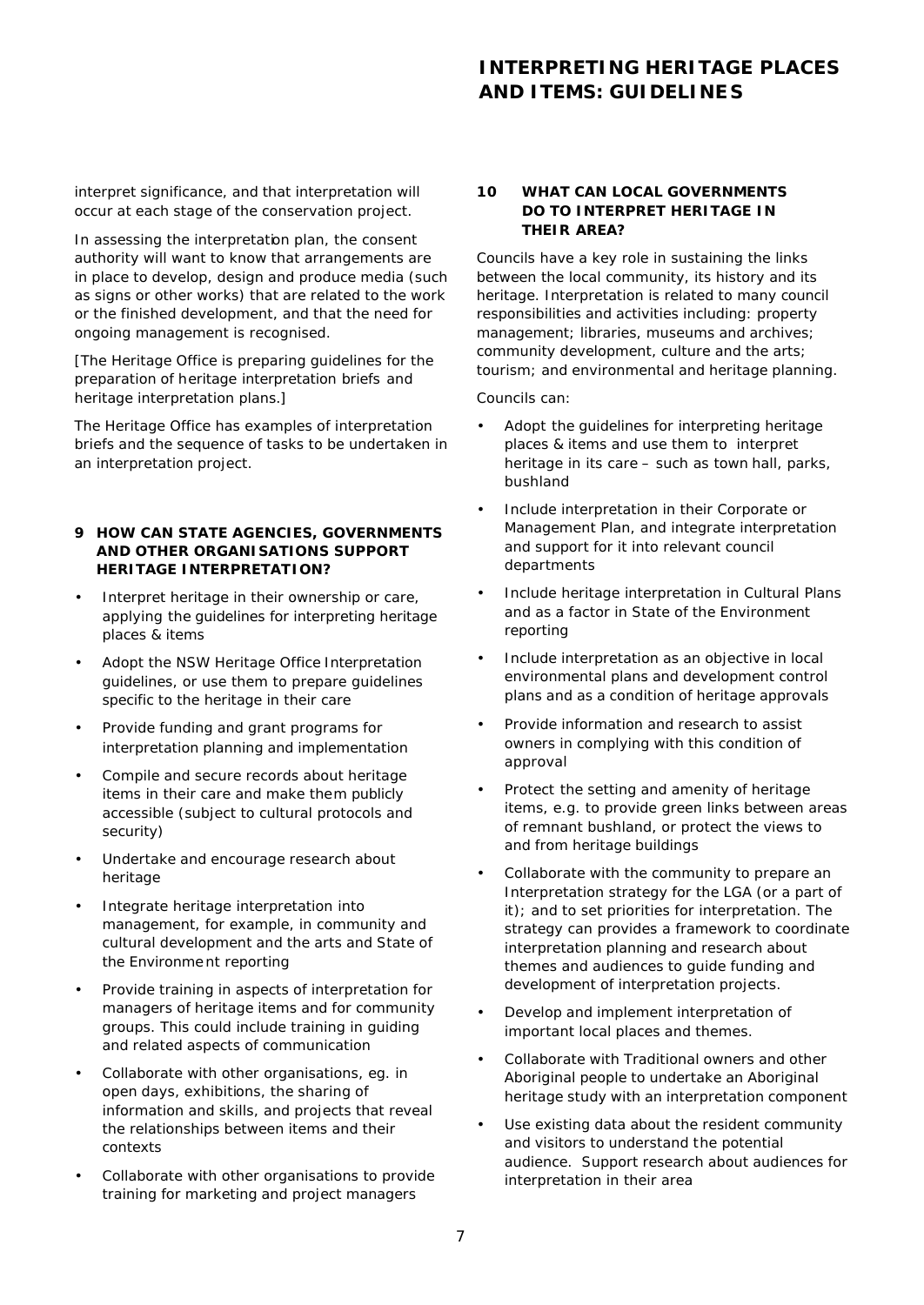- Engage a historian to research and document the relationships between local people and significant heritage items
- Identify opportunities for interpretation in the council's community-based heritage study or heritage study review
- Engage a museum advisor to work with the community to assess the significance of its collections and to link them with the people, places and historical themes of the area
- Compile records of heritage and its conservation in a local history reference collection (with links to ensure that reports and research produced as part of the approvals process can be stored in the library (subject to cultural protocols and security)
- Provide training for staff, volunteers and community about heritage interpretation
- Collaborate with neighbouring Councils to explore opportunities for interpretation in the region, or for the interpretation of specific themes or types of items, eg common resources or opportunities for cultural tourism
- Collaborate with other organisations and with owners of heritage and community organizations to interpret heritage. (e.g. by preparing interpretation plans for an area of group of items, to which owners could provide specific interpretation about their item, following guidelines; or by an exhibition or open day)

# **11 THE INGREDIENTS FOR BEST PRACTICE IN INTERPRETATION**

There are many documents setting out principles and other aspects of interpretation practice. They each have a specific purpose, or audience, and mainly relate to items where the majority of visitors are attracted because of the heritage values, for example, place museums.

The **ingredients** of best practice in heritage interpretation (set out in these guidelines) are intended for a wider use: they apply to **all** environmental heritage, natural and cultural, Aboriginal and non-Aboriginal, and include movable items. They can be applied to both small and large items of state and/or local significance.

These ingredients underpin and inform best practice in heritage interpretation in New South Wales. They are derived from principles in *the NSW Heritage Act, The Burra Charter, the Australian Natural Heritage Charter and Ask First: A guide to respecting Indigenous heritage places and value*; from documents about heritage interpretation and from investigations about interpretation practice in New South Wales.

The ingredients work together: they are interrelated and overlap.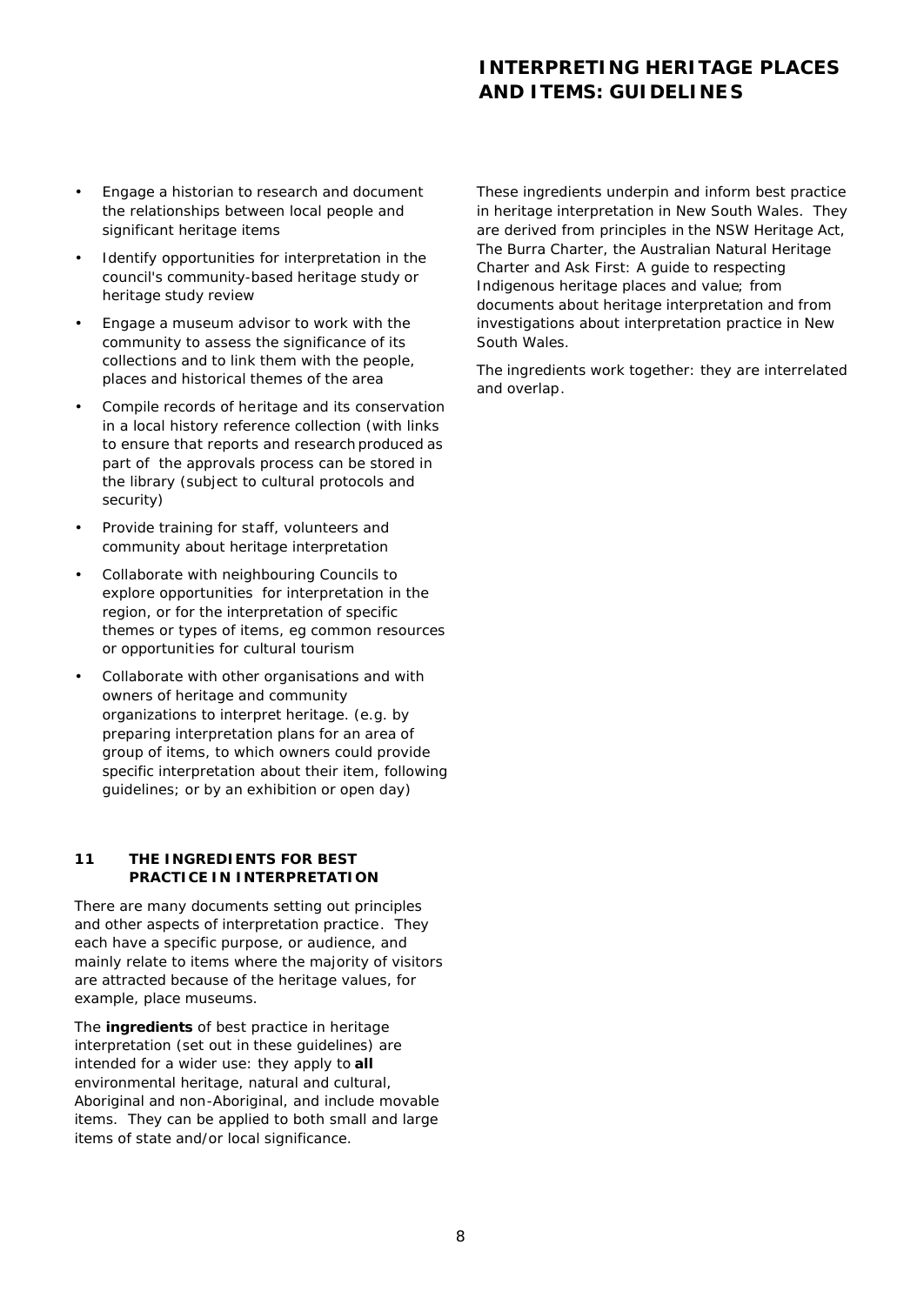# **THE INGREDIENTS FOR BEST PRACTICE**

#### INGREDIENT 1 INTERPRETATION, PEOPLE AND CULTURE

## *Respect for the special connections between people and items*

Heritage interpretation is the sharing of culture. Interpretation is only undertaken within the cultural traditions of which it is part, and respecting the culture of the audience. The need for this approach is easy to recognise and appreciate in relation to Aboriginal heritage, but it also applies to non-Aboriginal heritage.

**Aboriginal culture and heritage** is a central element in Aboriginal identity, history, spirituality and customary law. For Aboriginal cultural heritage, interpretation is undertaken to share information among family, kin and other Aboriginal people and with non-Aboriginal people. It is only undertaken with the approval and direct involvement of a traditional owner or an Aboriginal person/s with cultural association. Community protocols apply as to who may have access to places and knowledge, in accordance with traditional laws and customs.

Aboriginal people's cultural and heritage may not always be confined to traditional country. Many Aboriginal people may also have connections through relocation and removal from traditional country. Aboriginal people have the primary role in interpreting these places, and non-Aboriginal people can assist.

The history of Aboriginal people, as the first owners of the land, underpins the history of many heritage items, and becomes a part of an item's interpretation (particularly for landscapes / natural areas). This notion is encapsulated in the practice of acknowledging Aboriginal people and their country at the opening of special events, and in the phrase 'Always was, always will be Aboriginal land'.

**For non-Aboriginal people**, the conventions about cultural ownership of heritage, and the related responsibilities, are not clearly defined. Heritage professionals should not assume that they have the right to obtain and document information about Aboriginal heritage items or the skills required to interpret them.

Over the past decade, interp reters and other heritage practitioners have, through working with communities, developed a better appreciation of the connections between people and heritage. New conventions are evolving about the participation in interpretation of people for whom an item has special meanings. Protocols have developed about oral history, the use of photographs and objects, and some intellectual property, and these may also be relevant to other material knowledge and its use in interpretation.

## **Applying ingredient 1**

To respect the associations between people and an item a collaborative approach is appropriate, with heritage interpreters providing opportunities for people associated with an item to participate in planning for interpretation and in preparing interpretation media, such as activities and events.

#### **Aboriginal interpretation of landscape – Lanyon, ACT**

Many of the interpretation approaches used at publicly owned heritage items can also be applied to privately-owned items. The paddocks around Lanyon homestead in the ACT are leased for pastoral/grazing/rural use. By arrangement with the lessee, the Museums and Galleries section of the ACT Cultural Facilities Corporation have collaborated with the Ngunnawal people to provide an Aboriginal interpretation of the landscape. Traditional elders have periodically guided tours of the landscape including walks to a nearby scarred tree from which a large section of bark has been removed (possibly for use as a canoe); to the top of a hill, to explain seasonal migrations of both animals and people, and to the Murrumbidgee river to discuss its significance as a food source and as a means of travel. The walks end with a picnic and an opportunity to learn about Aboriginal bush foods.

They have been a popular family activity for over 10 years, and provide the means for Aboriginal people to enable non-Aboriginal visitors to understand and respect the landscape and former land use, and to compare past and present usage.

#### **The Waterhouse weekend at Eryldene**

Ery ldene, the home of the late Professor E. G. Waterhouse, is best known for its garden of camellias established by the professor, and for the house and garden layout designed by the architect William Hardy Wilson. It is also significant for the picture it provides of family and suburban life on Sydney's north shore. In recent years the Eryldene Trust has broadened its interpretation events to include the Waterhouse family, and their memories of life at Eryldene. The garden will always remain the main focus of interpretation; but the active involvement of family members brings the nature and use of the garden to life for visitors. Some of the family uses of the garden have been translated into events; for example, every August when the azaleas were in full bloom, Mrs. Waterhouse held an afternoon tea party on the tennis court lawn. The Trust often uses the lawn for serving afternoon teas. At the 'Meet the family' weekend in 2003, the grandchildren of Prof and Mrs. Waterhouse provided tours of the house and garden, relating their memories of visiting Eryldene. Also that weekend, some of the family memorabilia, lent for the occasion, were displayed in small showcases. Ian Waterhouse (one of the sons of Prof and Mrs. Waterhouse) is a member of the Trust board and the primary source/authority for information about the house and the family. He is actively involved in the events held at Eryldene, as are other family members.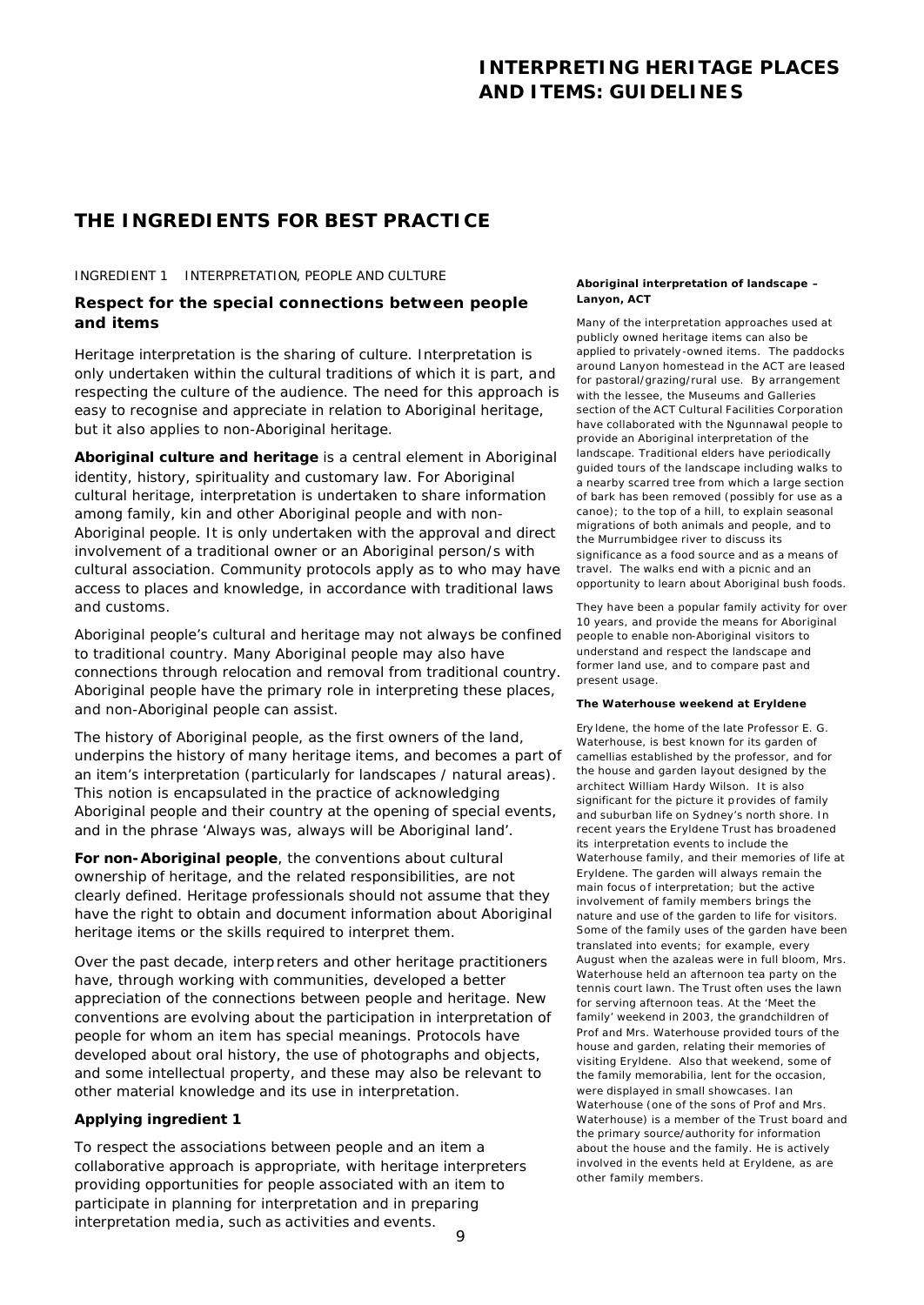Ideally, the CMP will identify the people for whom the item has special associations and meanings (as a group or individually); and also identify the aspects of the item that have special meanings for them. Remember, recent changes to an item may have greater significance to living people than the much earlier past. For many places the surviving documents do not convey the life or character of the item, e.g. an industrial workplace, and contact with workers or management is needed to understand its social history.

Finding associated people and getting their stories can be time consuming and is often overlooked in CMPs, especially if funds are tight. In consequence, this research may need to be undertaken as input to interpretation if the item is to be interpreted in a meaningful way.

The first step is to identify the people. This may have been done in the CMP, but if not, it is included in the interpretation plan or project. Some items may be associated with more than one cultural group, and may have a variety of meanings. See Ingredient 5 – Themes.

For many items, especially those where ownership and use have changed many times, there may be no people with strong associations to the item, and such research may not be needed.

Local communities have a proprietary/custodial interest in their heritage and may be able to collaborate in interpretation.

Professionals involved with interpretation are now approaching their role as one of assisting communities in the interpretation of heritage.

For interpreters, the success of projects often depends on active collaboration with associated people. Where there is goodwill, an interpretation project can be a shared experience with far reaching benefits for the community. Where this does not exist, a project is at risk of being criticised, ridiculed or simply ignored.

By seeking out those who have had particular involvement with an item, and by making sure that more than one associated person or group of people is consulted, a variety of unexpected issues and potential contributions could emerge.

An experienced heritage interpretation practitioner will possess the skills to convey and reveal meaning and information, and will also have knowledge of a range of interpretive media, but the stories, subtleties and nuances can often only be found out from associated people.

#### **Interpreting an inspirational landscape – Illawarra Escarpment**

In 1999, with support from the Australia Council, the Illawarra region of Councils engaged Sally Gray and Associates to undertake a cultural mapping project of the Illawarra Escarpment. The aim of the project was to understand the associations and meanings of the escarpment to local communities, and to work with communities to identify themes and locations for art works reflecting and commemorating those meanings. Many local people were involved in discussion about the escarpment and what it meant to them and the report of the project some of their stories were collected in an appendix. It also includes lists of significant places and themes and sites for potential art works. Wollongong Council commissioned a further brief report translating the conclusions of the report (as it related to its LGA) into briefs for local artists to undertake works. The involvement of the local people provided opportunities for people to learn from one another about the escarpment and what it signifies to people.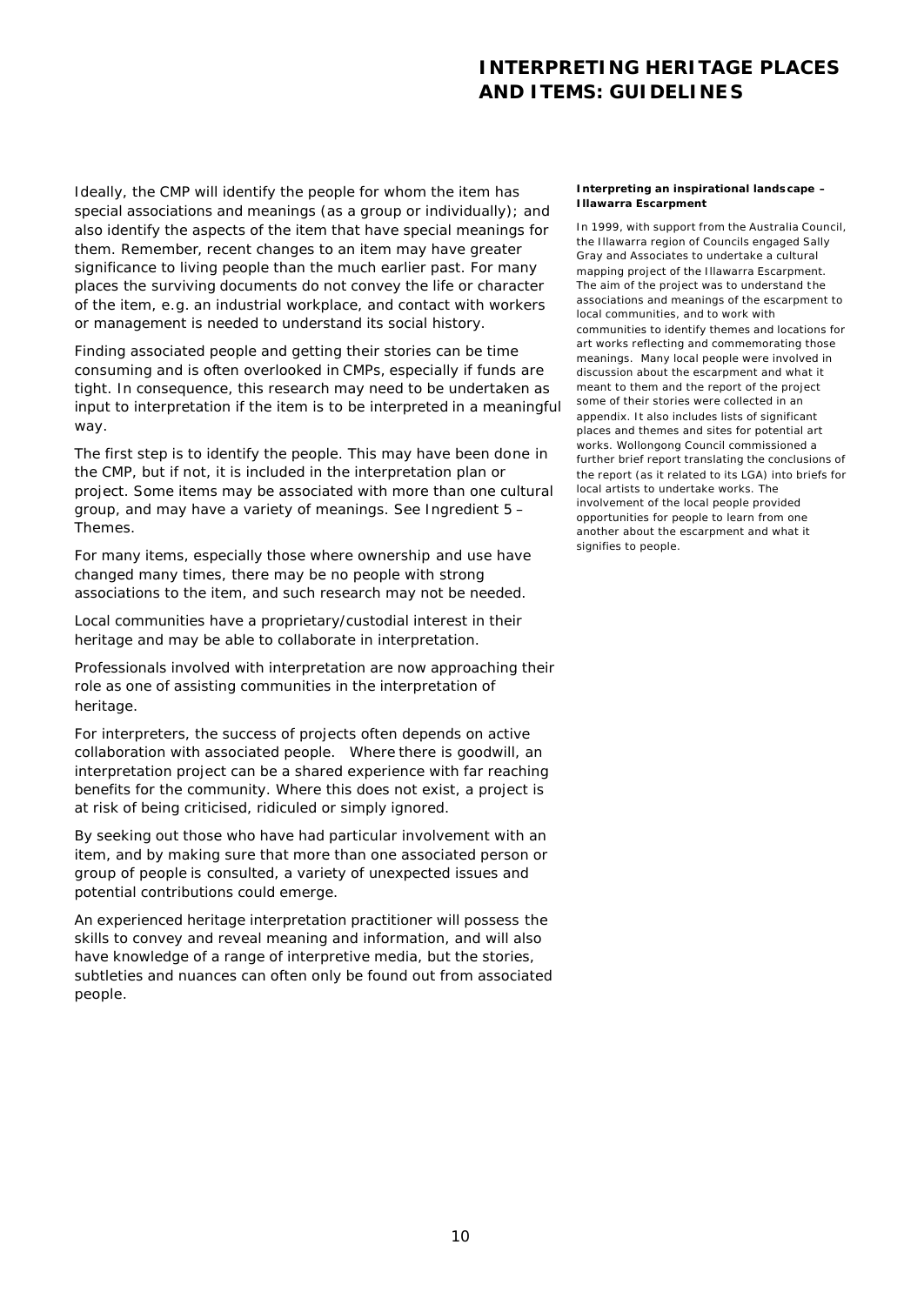Obtaining the interest and confidence of those people is the first challenge, but there should also be a clearly defined process to follow.

Seek out associated people

Arrange a meeting to discuss the project

Explain the purpose of the project. Seek their support. Don't do the project if they don't support it

Ask for help

Follow up quickly on any suggestions

Devise a means of accepting and using any contributions offered and agree on any tasks to be carried out and deadlines to be met.

Meet again to discuss progress, share suggestions and obtain feedback

Prepare draft proposal – obtain agreement

Discuss implementation and with members of group/associated people

Devise (involving the group/associated people) a way of evaluating the finished product

#### **Consider:**

*Have associated people been identified?*

*Are opportunities provided for associated people to participate in the planning, setting of priorities and delivery of interpretation?*

*Have opportunities to interpret, commemorate or celebrate significant associations between people and place been identified?*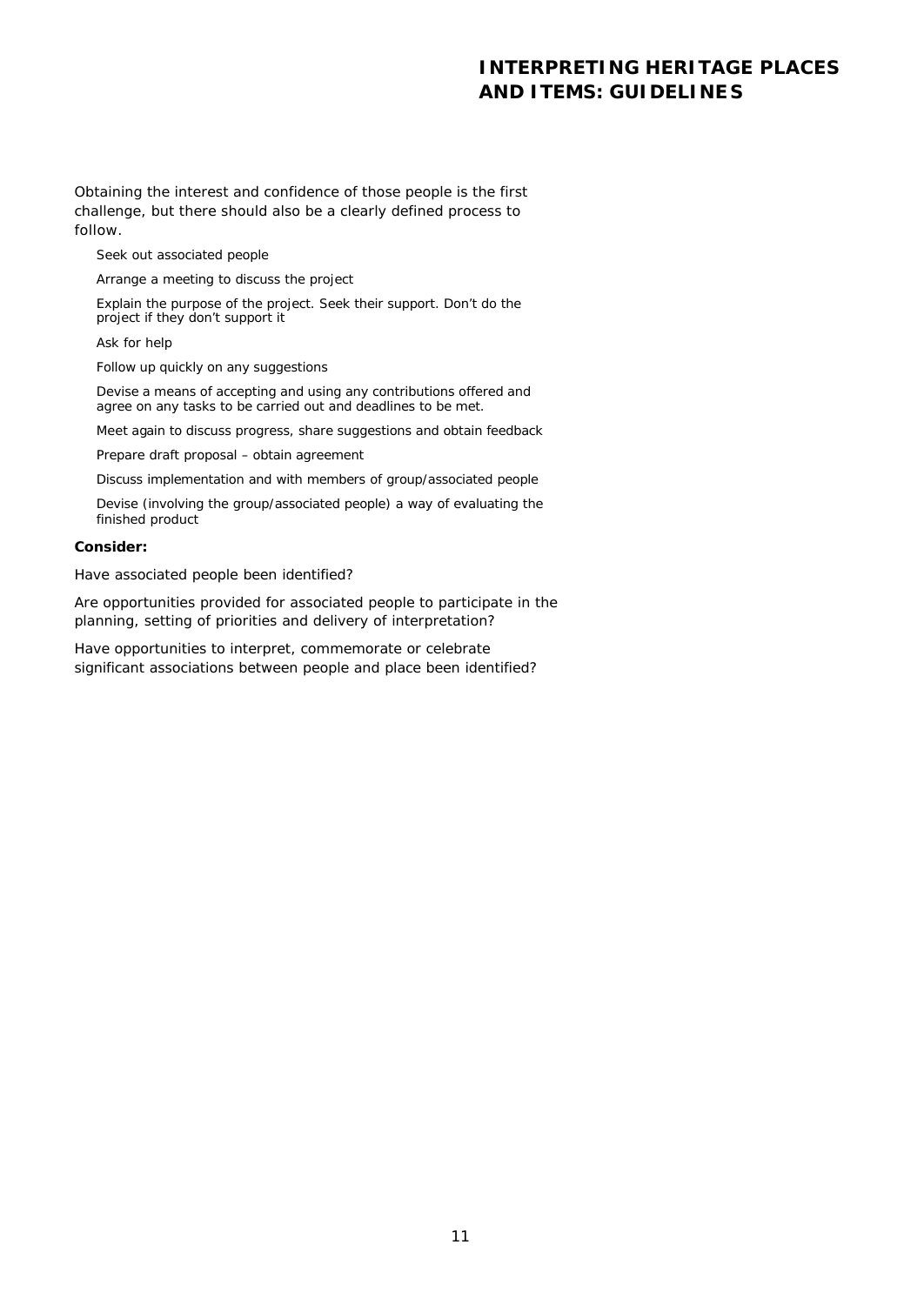#### INGREDIENT 2 HERITAGE SIGNIFICANCE & SITE ANALYSIS

## *Understand the item and convey its significance*

The aim of heritage interpretation is to convey significance. The significance of some items may be obvious because of their use or characteristics; but the significance of many items is not readily apparent, and should be explained by interpretation media; e.g. through explanatory materials, publications, and activities, subject to cultural protocols. All aspects of cultural and natural significance should be investigated. The significance of an item may change as the result of its continuing history; and the understanding of significance may change as a result of newly discovered information.

#### **Applying ingredient 2**

Understanding significance requires knowledge of all the aspects of the item that contribute to significance:

- The fabric (material) of the item (including objects)
- Its use and history of use
- The setting, including views
- Associations of people (past and present) with the place and the meanings of the place to people
- Related places and related objects

If all aspects of significance have not been investigated in the CMP, then further research may be needed, e.g. with associated people.

Many items have several values and in consequence, strategies need to be developed to ensure that all values (all aspects of significance) are considered over time. (See ingredients 5 & 6).

Activities or events not directly related to the formal presentation of significance (such as a ghost tour) can be used as a means of encouraging visitors to explore a place when they might not otherwise do so. However, these tangential ways of conveying significance should be only a part of the strategy to interpret an item.

Undertake an analysis of the item – a site or object survey. Understand the way the fabric of the item relates to its significance and to stories of use and change. Prepare a list of facilities and other resources and likely issues such as safety for visitors.

#### **Consider:**

*Is the significance of the item readily understood?*

*Is interpretation needed for this item?* 

*Are there themes or aspects of significance that haven't been adequately researched? For example historical themes, associations and meanings, or related items and objects?*

*Is more information needed about the importance of some aspects?*

*Is access for interpretation appropriate, having regard to meanings?*

*If access to the item is likely to be part of its interpretation: are there any parts of the item whose significance or conditions mean that visitation should be restricted or not allowed?*

#### **Understanding all values and understanding the audience- Royal National Park**

The significance of Royal National Park is multifaceted: its importance as a highly popular natural area, and its role in the national park movement are well known. It is also significant as a place that attracts a wide range of people and groups, including many overseas -born Australians and their families. T he NPWS has commissioned research to improve understanding of the cultural associations and meanings of the park to visitors. Two publications have been produced: *A Multicultural Landscape*, by Martin Thomas, which focuses on the significance of Royal National Park to Sydney's Macedonian community; and *Moving Landscapes: National Parks and the Vietnamese Experience*, by Mandy Thomas, in which Vietnamese Australians speak of what nature meant to them in Vietnam, their experience of the Australian bush and their thoughts about the conservation ethic.

The NPWS plan to commission further research to improve understanding of the meaning and use of national parks, and to translate this understanding into interpretation of parks and reserves and related aspects of management.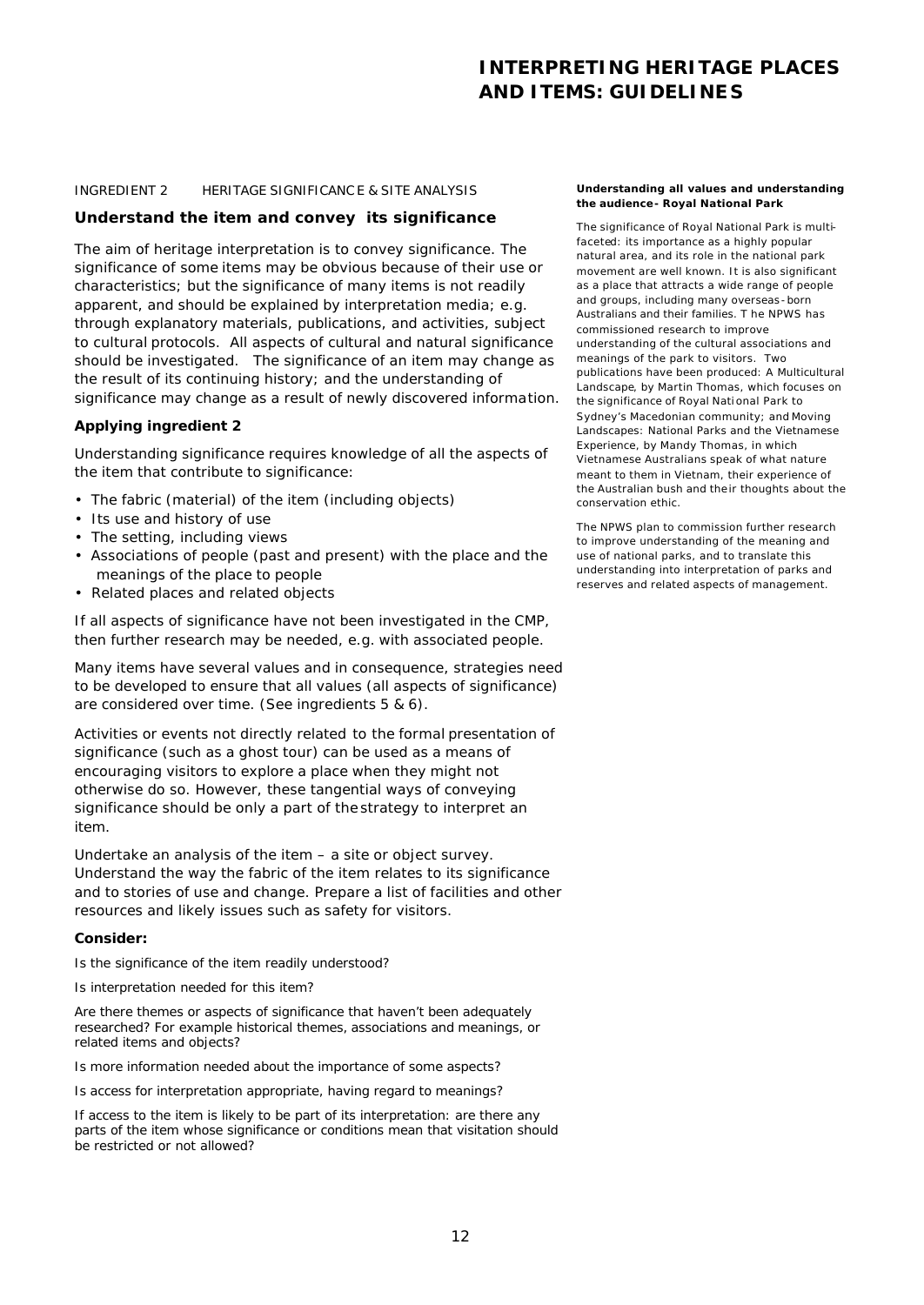#### INGREDIENT 3 RECORDS AND RESEARCH

# *Use existing records of the item, research additional information, and make these publicly available (subject to security and cultural protocols)*

Thorough research is at the heart of best practice interpretation. Interpretation should be based on the most accurate historical research and analysis available and on their faithful representation in all interpretive media and programs. This basis should be clearly documented in interpretation planning.

Records a nd research about an item are a major source for interpretation. Compiling an inventory of resources, including a schedule of records and a comprehensive bibliography, with advice about the location of material, is essential to the ongoing interpretation of an item. If this is not done, there is a risk that important understandings of the item will be overlooked.

Access to some records or research (intellectual property) may be restricted for cultural reasons, or for the security of the item itself. Information about the location of Aboriginal items may be restricted.. Information about ownership of some heritage items should only be included in reports or public documents with the consent of the acknowledged owners or custodians

# **Applying ingredient 3**

Ideally, a thoroughly researched schedule of records and research will be prepared as part of the conservation management plan, and the owners /custodians of a place will lodge the reports and records associated with conservation in a secure place. The lodgment of a records and research schedule, and copies of conservation records may be integrated with interpretation planning, if it has not already been undertaken as part of the conservation management plan.

The basis of any interpretation project is high quality data about the records and historical research, including oral history. Used with skill, historical records, such as diaries, sketches and photographs, provide a tangible link between the past and the present. Historians who have been involved in documenting the item should be consulted, if possible. Research for conservation management plans may be inadequate for interpretation. More research may be needed, especially about its associations with people. Records made before and during changes to an item or its context will become sources for future interpretation.

Original records need secure, protective storage, as well as copies for research and analysis.

#### **Consider**

*Has a records and research schedule been compiled and lodged in a library or other secure place?*

*Have other likely sources of information (not researched) been identified?*

*Is information about the item readily available, (subject to cultural protocols and security)?*

*Is information about how people used the place available? What are the priorities for further research? Are primary sources available?*

#### **Researching inspirational landscape –the Illawarra escarpment**

In 2003, as part of a preliminary study of the cultural significance of the Escarpment, heritage consultants investigated the escarpment as a source of Inspiration. The consultants were familiar with some of the many art works created about the escarpment, and the use of these works in exhibitions, and one of the team lived near the escarpment. Acting on the notion that art, in all its forms, is one of the ways people express the meaning of landscapes (a traditional form of 'interpretation'), the consultants compiled a catalogue of creative works related to the escarpment. They include paintings, sketches, engravings, photographs, sculpture and public art, literature, music and multi media. The catalogue includes a huge volume of work including poetry, novels, sculpture, music and songs, and also rock engravings, stencils, and paintings by Indigenous people. It helps understanding of the meaning of the escarpments, to past and present communities, and also provides the basis for ongoing interpretation, through publications and exhibitions.

Research into the creative works related to heritage items is a valuable resource for ongoing interpretation, and can be updated or maintained on a regular basis. Such projects could be undertaken by local communities as input to heritage studies, or as projects involving community development and the arts.

**Compiling photographs – Wollongong City Library on-line data base and CD** 

#### **Provenancing building materials**

`

A company recycling industrial building for apartments has included information about the history and the significance of the heritage items on its website and in other publications about its developments.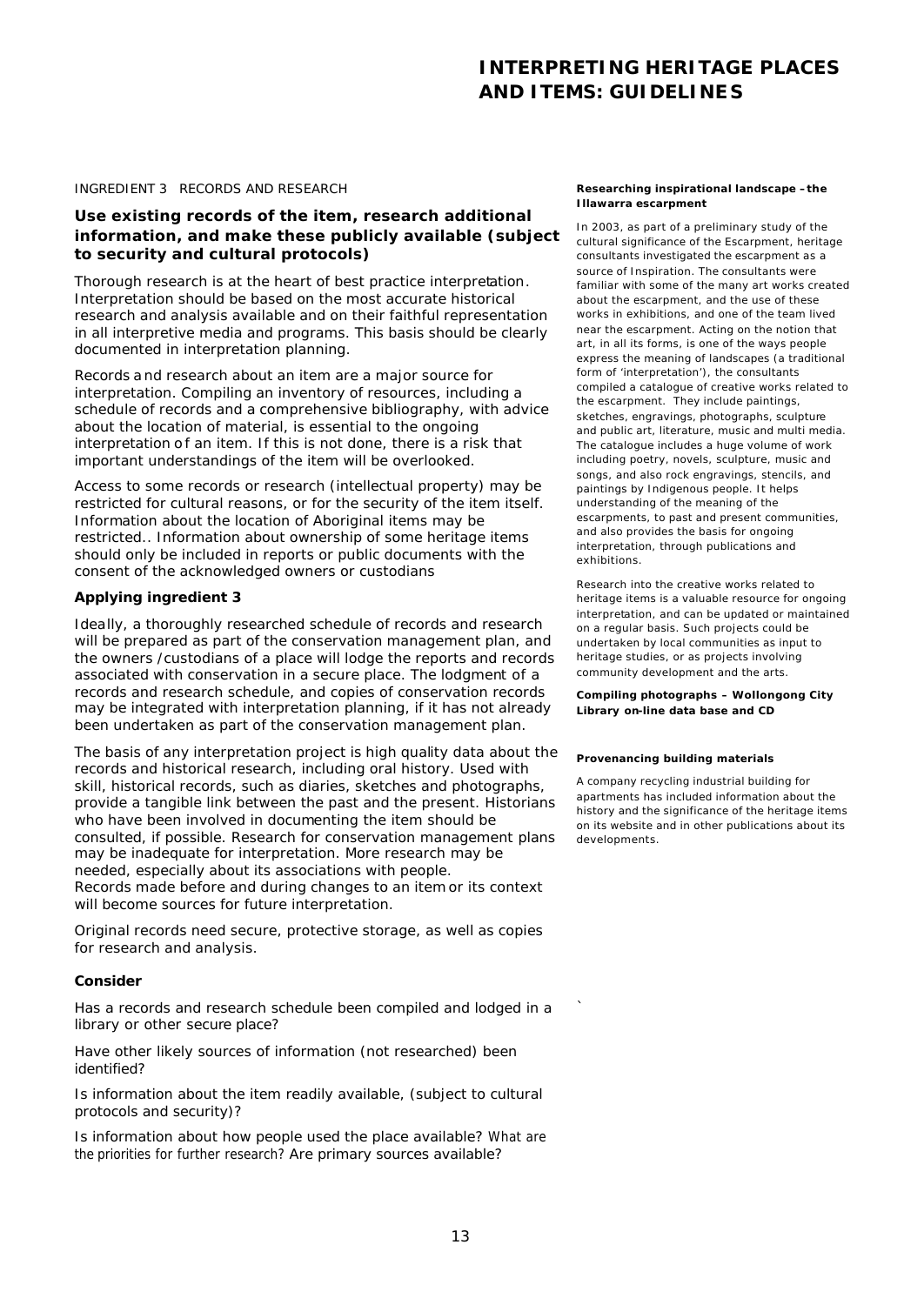INGREDIENT 4 AUDIENCES

## *Explore, respect and respond to the identified audience*

Audience research and feedback is essential for relevant and effective interpretation. This involves identifying the expectations, preconceptions, physical requirements, cultural, demographic and behavioural characteristics of the audience, planning to meet their needs, and respecting their cultural values. The audience may include users of the item, workers, regular visitors, passers by and those who visit the place because of its heritage values. Another audience can be those at a distance from the item. Evaluating the audience response to interpretation, and the effectiveness of interpretation, is be a regular part of management of an item that is permanently or regularly open to visitors.

## **Applying ingredient 4**

One of the first steps in planning interpretation (other than conservation works) is to identify the audience; i.e. the people to whom the significance of the item is to be conveyed, and the people who might be likely to visit, or want to learn about it.

The audience may include the people associated with the item as well as the people who use it or work at the place/item etc or visit occasionally.

Understanding the audience affects all aspects of interpretation. It will inform the choice of media for interpretation as well as their content.

It may be necessary to devise a strategy for providing interpretation to a range of audiences, and a variety of media may be needed to convey significance and characteristics in a meaningful way. Local governments, area health services and tourism organisations hold data about local communities and visitors which can be helpful in determining the likely audience, and in assisting in presenting heritage in a way that attracts the visitors targeted.

The ongoing life and management of the item may provide opportunities for interpretation for specific audiences. Similarly, information revealed during works to a place may provide additional opportunities for interpretatio n.

## **Consider:**

*Have the likely audiences been identified and their demographic, psychographic and behavioural characteristics assessed?*

*Have the interpretation approaches been matched with the needs of the audiences?*

#### **Example:**

#### **Interpretation for workers, Sydney Harbour Federation Trust**

The SHFT manages seven key sites on Sydney Harbour, formerly used by the Department of Defence. In 2004 the Trust ran workshops for workers at its sites to provide basis training in heritage conservation so that they would understand the values of the sites, and the reasoning behind their management.

#### **Example:**

Monitoring the needs of the audience, eg National park or nature reserve; perhaps a NPWS Discovery tour, or a license to a tour operator. Bridge Climb.

#### **Example:**

Interpretation of former **rural landscape within new residential** areas in the fringe of Sydney (or elsewhere if a worthy example can be found!). Audience is local new residents.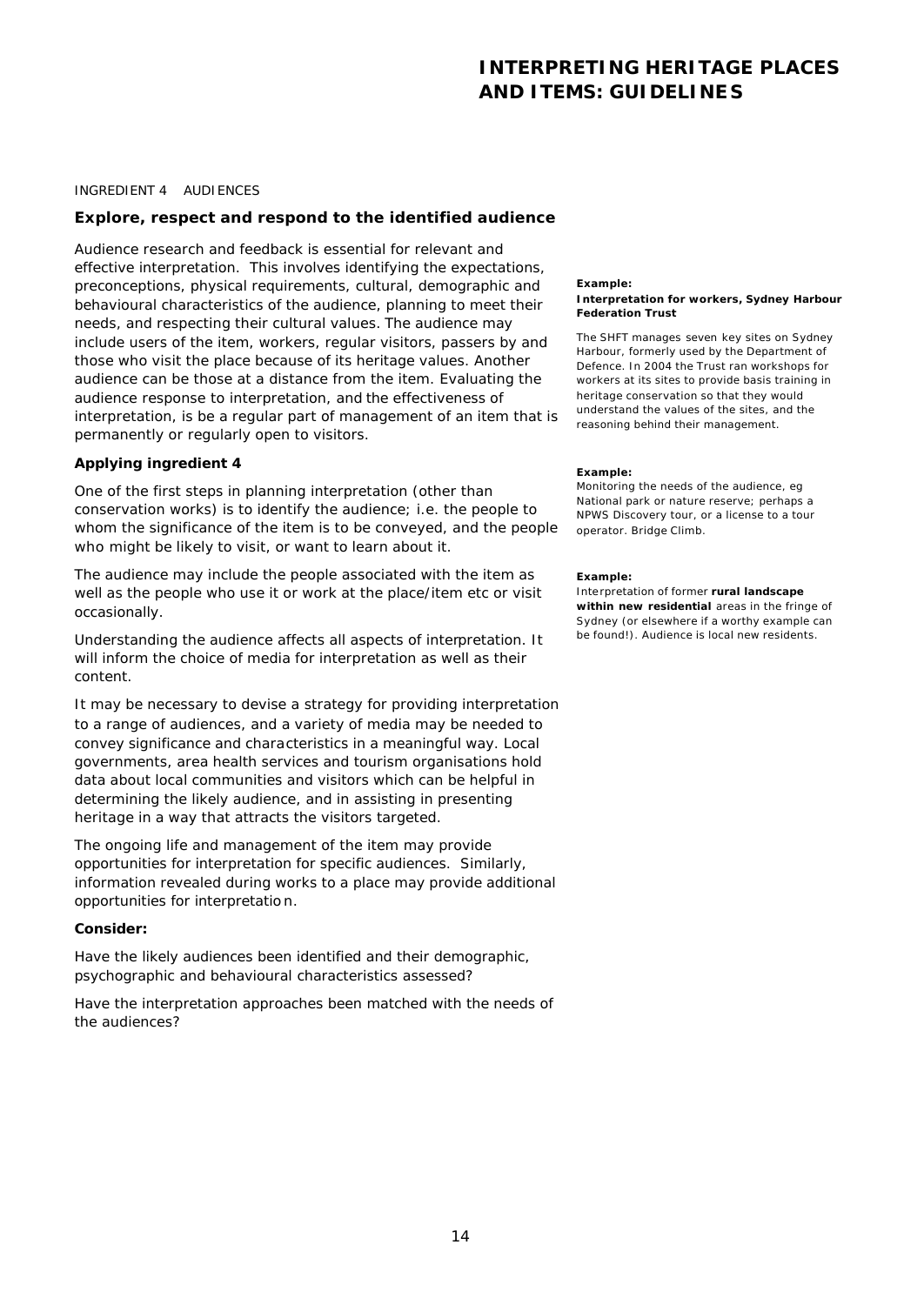#### INGREDIENT 5 THEMES

# *Make reasoned choices about themes, stories and strategies.*

The significance of many places is multi-faceted, and it is often impracticable to communicate every facet. To identify themes and stories for interpretation, and strategies for communicating them, research needs to include the characteristics of the item, existing interpretation media, the audience, the potential media, and serendipitous opportunities for enhancing understanding. Not all themes and stories are necessarily appropriate or relevant to the identified audience, and reasoned choices need to be made following investigation and consultation. The themes and stories that relate the fabric/physical characteristics of the item to the audience, and that link cultural with natural values are often appropriate. Over time, opportunities to explore and develop further stories or aspects of significance may arise, for example, by linking with current events.

Some heritage items are associated with more than one cultural group, and may have a variety of meanings, some of which may appear to be conflicting. It is desirable to interpret all such meanings rather than present the values of one group and exclude others. Another approach is to acknowledge the 'bias' or point of view of an interpretation. Skill and experience in interpretation, combined with the involvement of associated people is need in these circumstances

## **Applying ingredient 5**

When approaching interpretation of a theme which may be complex or controversial, care should be taken to deal with such issues in an inclusive, objective and open manner. Involve people who have a detailed knowledge of the themes in considering potential approaches.

For an item which is accessible to visitors on a regular basis, the choice of themes for interpretation involves a detailed understanding of its characteris tics, history, people and its context, and especially its 'people stories'. The major themes chosen might not be identical with those in the CMP; but the reasoning needs to be included.

To some extent, the theme of Aboriginal ownership and occupation of land is a theme for all items – it is the beginning of the story of the item and how it came to be as it is now.

For landscapes, such as rural areas and national parks, Aboriginal ownership is always a theme and should be acknowledged in all publications. Other themes might include dispossession, maintaining and reaffirming traditions. Non-Aboriginal occupation of the land it also a theme for consideration.

When choosing the themes, consider opportunities to link the place with other places and objects, and to link cultural and natural values.

#### **100 significant objects of the Riverina**

2003 the Museum of the Riverina at Wagga Wagga, working with other museums in the region, began a project to improve the information about some of the key objects in c ollections. The aim was to tell some of the stories of the region through objects and their relationship with people and places and historical themes. Objects were selected for detailed research, which was undertaken by museum volunteers with guidance from museum curators. The information collected is to be used in a variety of ways, to connect people with the region's heritage.

#### **Shops and shopping - What's in store**

For many heritage items, their use is central to their significance; and retaining the use is the preferred method of protecting their heritage values. In the late 1990s, the NSW Heritage Office commissioned a thematic survey of shopping in NSW, including documentary research, research of collections and a survey of significant shops. The Powerhouse Museum has also researched retailing in NSW and collaborated with the Heritage Office to publish a history of retailing in Australia, including vignettes about shops and their proprietors (some spanning three generations) and with advice about protecting Australians retail heritage and advice about recording, when change occurs.

**Example: linking Aboriginal and natural values: eg A guide to Wiradjuri Places of Wagga Wagga,** Wagga Wagga City Council and Wagga Wagga Local Aboriginal Land Council [in HO l ibrary]. Mention that the heritage study on which this was based, was undertaken by 'other Aboriginal people with interests', with many other people and organizations involved. It could also illustrate *Collaboration*.

**Traditional owners interpreting country – Kakadu National Park and managing visitors.** Based on ABC Radio program Awaye, 27<sup>th</sup> August 2004. Kakadu is owned by Traditional owners and leased back into Australian government in a joint management agreement. Traditional owners live on their country. Parts of the park are available to visitors, interpreted mostly for their natural values. Cultural tourism is developing slowly, in accordance with each particular clan group, and the knowledge holders within that clan. Traditional owners want to share connections with country with visitors, so that visitors appreciated the meaning of the land to people and not only its natural and scenic values. Each clan group , and the knowledge holders within the clan , determine what parts of their country may be available to visitors, and what knowledge and lore will be shared with visitors. The clans are working with tour operators to plan the interpretation approach with Aboriginal people meeting with the visitors.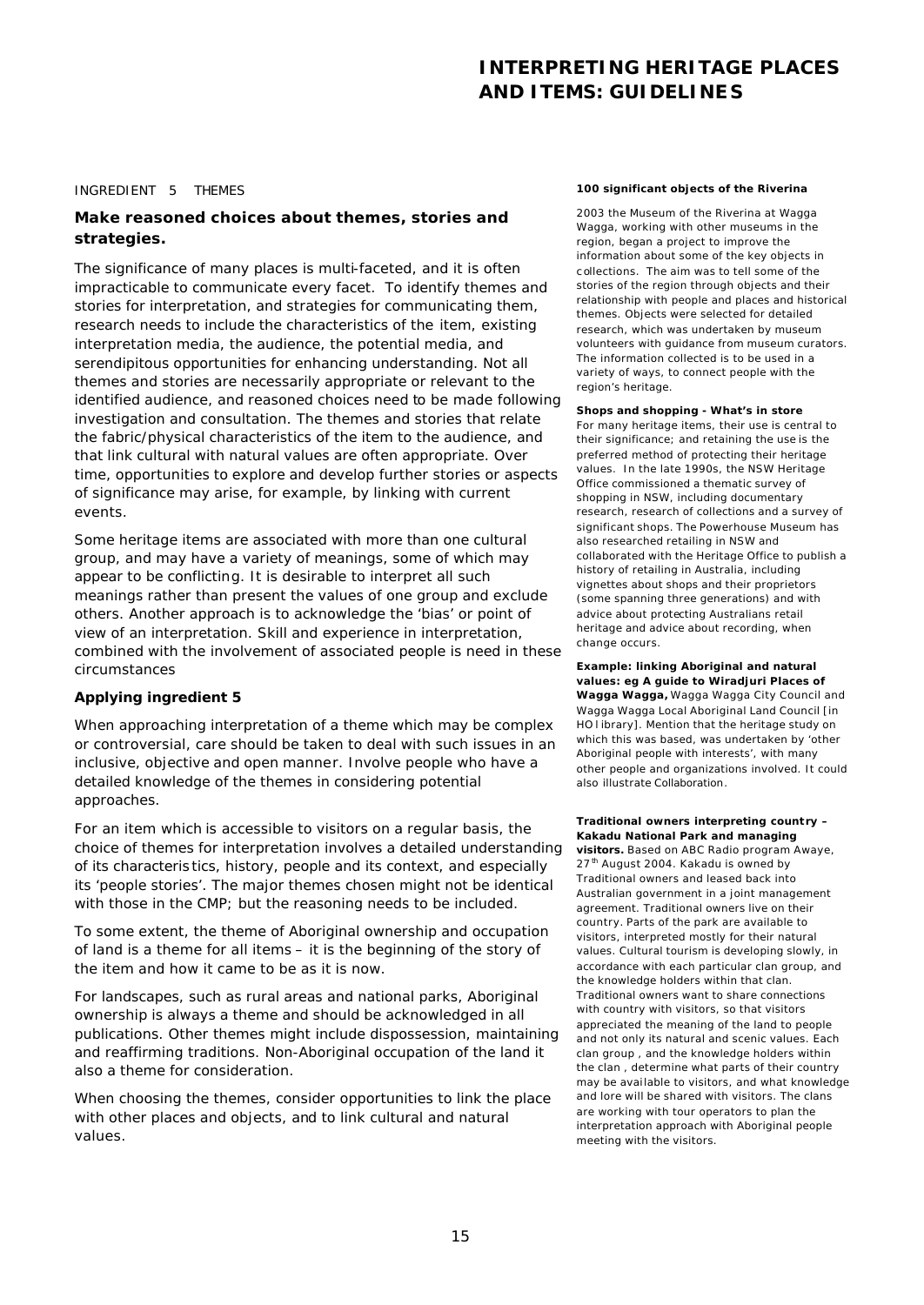## **Consider:**

*Have the themes, stories and people associated with the item been identified?* 

*Is the reasoning for the choice of interpretation media and messages explained in the plan?*

*Are controversial issues presented, acknowledging different facets*?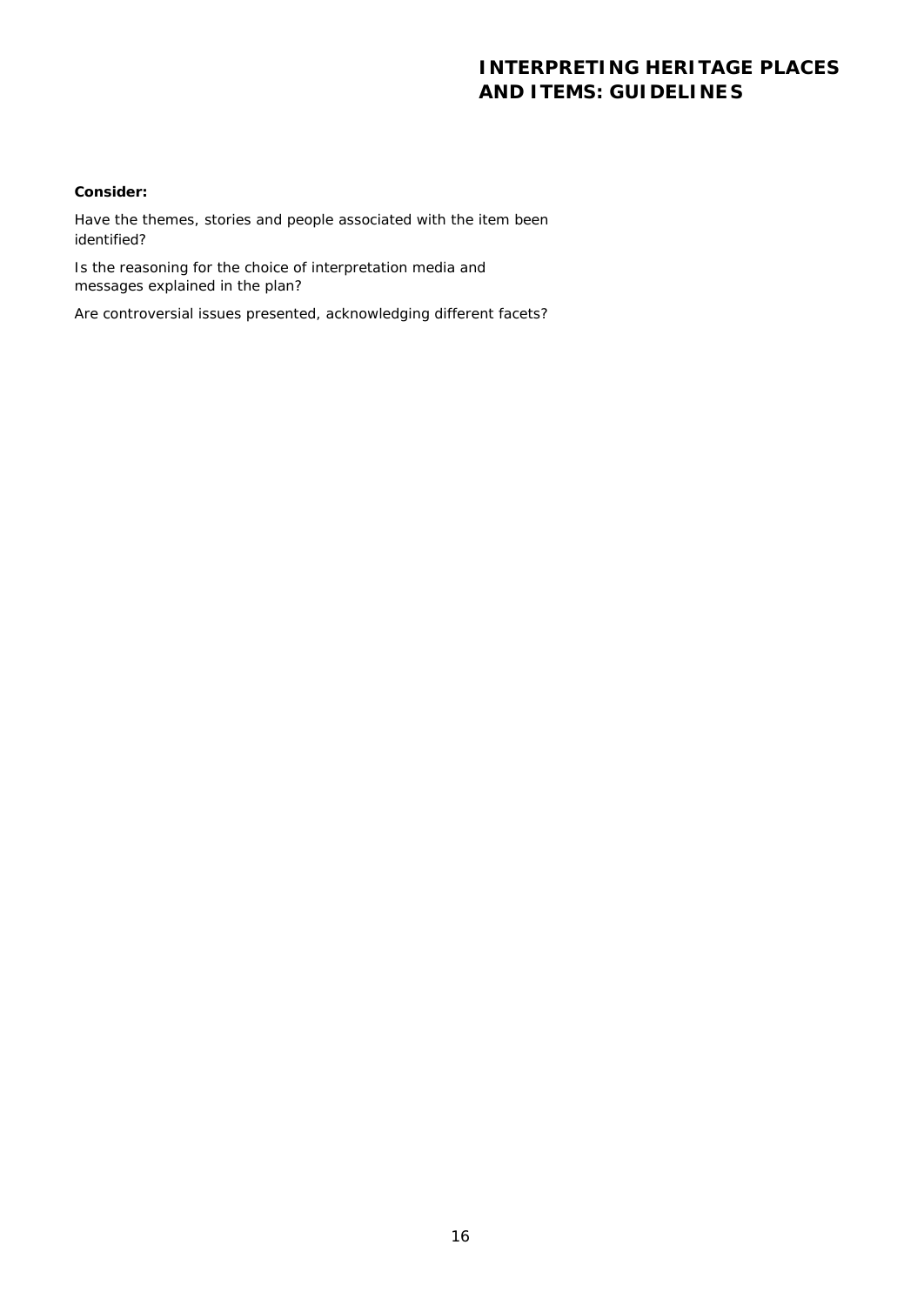#### INGREDIENT 6 ENGAGING THE AUDIENCE

# *Stimulate thought and dialogue, provoke response and enhance understanding*

Interpretive media are designed to reveal meanings and encourage audience response by adding value and human interest to the presentation of information. A worthwhile visitor experience is an important objective for heritage interpretation and provides physical, intellectual and emotive or spiritual access to items' significance. Communicating significance is not limited to providing information; it also involves the responsibility of enabling the audience to appreciate the related circumstances and values that have made the item the way it is.

#### **Applying ingredient 6**

A worthwhile visitor experience is an important objective whenever people are invited to visit a heritage item. Revealing significance involves allowing the audience to experience heritage and to engage with related themes, stories and issues through intellectual, physical and emotive/spiritual access

As some items have many meanings, and may generate a variety of responses, care needs to be taken in presenting sufficient options for the interpretation of the item to be understood by the widest and most varied audience.

One strategy for revealing meanings is to link the item with a subject of topical interest, such as a news item, finding a common theme between the item and the story. Similarly, activities at an item can provide an opportunity for people to experience the item and learn something about it.

#### **Consider:**

*Has a range of interpretive options been considered?*

*Have topical issues been included?*

*Do the media chosen respect the meaning of the place to people?*

#### **Approaching interpretation through popular culture**

In 2004 the migration of Albatrosses presented as a race, in which birds fitted with tracking devices fly a course from Australia to South Africa. Information known about individual birds was described in terms of their form, and high profile people sponsored and punted on particular birds. This analogy provided a vehicle for describing the life and habits of Albatrosses and drew attention to their conservation needs. The tracking of the birds also provided scientific data to assist conservation

#### **Provide an opportunity for people to explore - Tumbarumba**

The Pioneer Women's Hut at Tumbarumba has an extensive collection of domestic items (textiles, kitchen equipment, 'make-do' furniture and fittings, pattern books, recipe books, and oral histories etc). Every item has a detailed provenance, and the collection is exceptionally well documented and has been researched by local volunteers.

It is interpreted in a manner which responds directly to the needs of the visitors. It is entirely managed by volunteers who are trained NOT to guide visitors through the collection, but only to respond to their questions. This approach was developed after observing the way in which visitors interacted and reminisced. There are no barriers or prohibitions, and the collection can be handled freely. It is an interesting example of subtle and passive interpretation.

#### **Example:**

#### **Interpreting national parks through the recent history – fires at Royal NP**

NPWS ran guided tours of the Royal after the 1994 bushfires, when the fire damaged areas were beginning to recover, but were closed to visitors, but recovering. Guided tours provided an opportunity to interpret the impacts of the fire.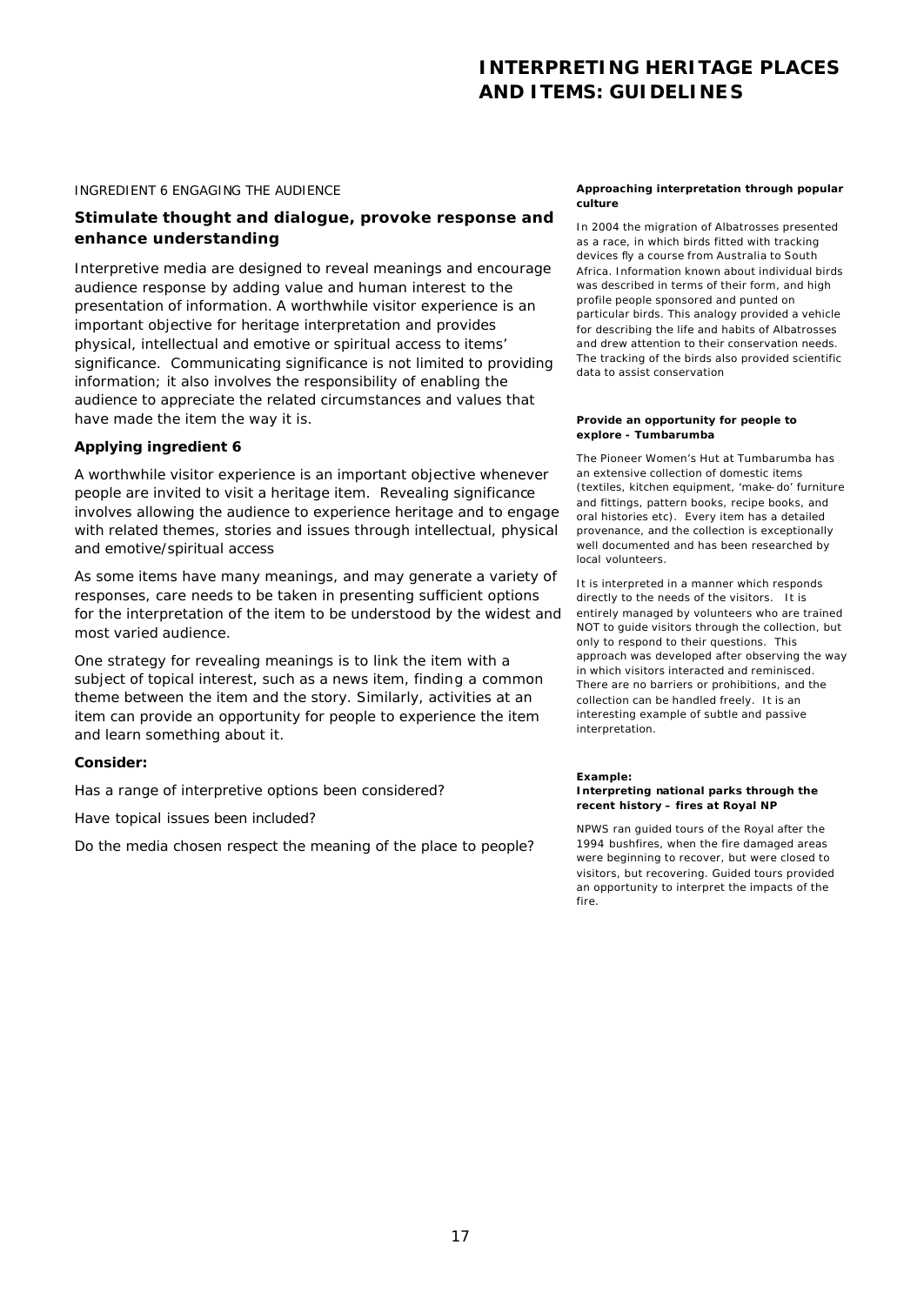#### INGREDIENT 7 CONTEXT

# *Research the physical, historical, spiritual and contemporary context of the item, including related items, and respect local amenity and culture.*

Context is often an important aspect of significance. This may have changed over time, and explanation of an earlier context – physical, historical, or spiritual – may be needed to explain a present situation. Relationships between places and objects may not be immediately obvious and may require research. Values often extend beyond the physical boundaries of items. How an item represents or reflects other places or objects may be an important aspect of its significance, and interpretation in conjunction with related items may be appropriate.

Local amenity and character should not be compromised or obscured by interpretation media or associated new works. The presentation of a place, and any accompanying facilities and their use, should not overwhelm or displace local culture.

## **Applying ingredient 7**

The boundary of a heritage item relates to many factors, and it is common for its values to extend beyond those boundaries. This is true for all types of items, natural and cultural.

For heritage items that are landmarks in the landscape, it may be practicable to provide interpretation at a distance, from a lookout or the opposite side of a bay. Similarly, another type of publication or exhibition (e.g. about a type of place or a locality) may provide interpretation.

Protecting the physical context (setting) of an item and interpreting that necessity may be vital for its survival.

The protection of the physical context of an item may require agreement with neighbours or planning controls.

#### **Consider:**

*Is the context of the item included in its interpretation plan?*

*Are there opportunities to interpret the item away from its setting?*

*Are there opportunities to collaborate with others to interpret heritage in the context of and area or with similar items?*

*Are the heritage values in the setting of a place (beyond its boundaries) recognised and protected?*

#### **Aboriginal interpretation of a region - Bataluk Cultural Trail, East Gippsland, Victoria**

The development of the Butaluk Cultural Trial was a joint initiative of five Aboriginal organisations and two local councils in East Gippsland; and was supported by other government and private organisations. A fold-out brochure (two A2 sized pages) was produced. It introduced the landscape, aspects of Koori history and culture; dreamtime stories and traditional lifestyles; European invasion and settlement; and present day lifestyles. The brochure shows a map of Gippsland with ten places to visit and learn more about Aboriginal heritage; including guided tours, and gardens with Koori plant trails. The brochure also provides a map of known killings of Aboriginals by Europeans (massacre sites). Advice about where to learn more about Koori heritage and culture is included.

#### **Opening a private garden and respecting local amenity**

Australia's Open Garden Scheme has successfully involved local communities in valuing and interpreting gardens by opening groups which display particular styles or characteristics. The values are then reinforced through volunteer guides, owner written notes, radio interviews, and stories in local newspapers. For example, the gardens at Bickleigh Vale (a small bush development near Melbourne where noted garden designer Edna Walling lived and worked) were open over a weekend, and attracted thousands of visitors. The involvement of the entire community prevented neighbourhood friction over parking, numbers of people, privacy etc, and also enhanced the heritage value of the area.

#### **Town layout and its context - Adelaide**

The town layout for the City of Adelaide is listed in the Register of the National Es tate as well as the State Heritage Register and City Council list. The City Council has prepared a brochure about the designed for visitors and residents. A brief history of Adelaide, from Tandanya - Aboriginal Adelaide - to the present, has been published by the Sate History Centre. It includes Colonel Light's plan and Wakefield's scheme for settlement of South Australia, of which the plan was a part. It includes 'places to find', directs readers to some of Adelaide's distinctive features, its plan, its British foundations, its buildings, parks, and cultural diversity. A chronology and sources for further information are provided. In combination with other interpretation, these two publications interpret the city of Adelaide's layout and its context.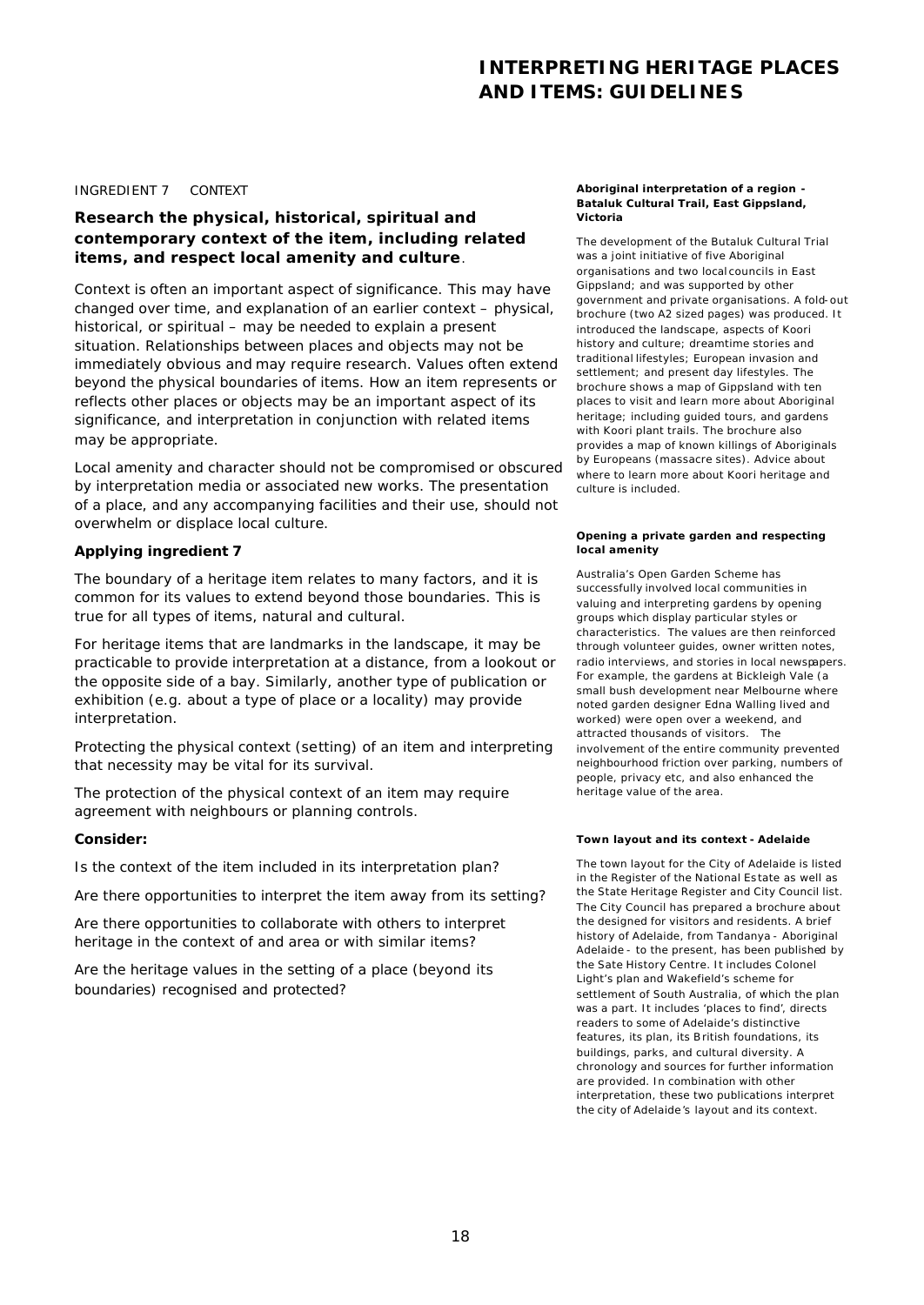#### INGREDIENT 8 AUTHENTICITY, AMBIENCE AND SUSTAINABILITY

# *Develop interpretation methods and media which sustain the significance of the items, its character and authenticity*

Interpretation should respond to each particular situation, and should transmit meanings directly and indirectly without compromising heritage values. Introduced material (media) should not interfere with or change the item or its context, or put it at risk. When new structures or works are introduced (e.g. to reduce weathering) they should be reversible without damage or risk to significant fabric. Access, to part or whole of a place may need to be limited because of fragility or security, or its meaning to its cultural custodians. For other places or objects, visitation may sustain their ongoing care by providing a source of income. Risk management is a part of interpretation planning.

#### **Applying ingredient 8**

Care is needed in planning media/works introduced to an item to help people understand its significance, and find their way around. Every change, temporary or permanent has the potential to change the way people experience a place. The placement of signs and the facilities needed for visitors (for safety or amenity) are examples.

When new structures are introduced, for example to reduce weathering to an important feature, they should be reversible -i.e. able to be removed without damage to the significant fabric.

When commissioning artworks, it is vital for the interpretation objective to be clear and for the artist to accept it.

Specialist advice is always useful in planning for visitors in a way that minimises impacts on the significance and ambience of the item. Sometimes the needs of the visitor prompt changes to the place and how it functions. For example, the historical way of approaching a place way may be replaced by another route that provides greater convenience. When such changes are considered, options and *unintended effects* should always be investigated.

Some methods may be as simple as re -opening a closed entrance, or redirecting traffic, or using colour as an interpretive tool.

#### **Consider:**

*Is the interpretation appropriate to the values and characteristics of the item?*

*Is access for interpretation appropriate, and under what circumstances?*

*If access to the item is provided, are people able to experience its environmental character and qualities, with minimal impact on ambience, amenity or sustainability of the item?* 

*Are the interpretation media (such as signs or displays) reversible, with no impact on significant fabric?*

*Will the media under consideration present the item / component / feature in an appropriate way, without distortion or adverse impact?* 

#### **Old Government House Parramatta**

For over twenty years, the established method of showing people around the house was to enter via a back door. In a review of interpretation, the National Trust has changed its approach and now directs visitors around the front of the building to enter by the front door. This ensures that they can appreciate the position of the house and its relationship with Parramatta, as well as entering the house at a point designed for public entry and from which it is easy to understand its layout and function.

#### **Example:**

#### **Walking in wilderness areas – Nadgee Nature Reserve & Howe wilderness area**

NSW NPWS (part of DEC) and Parks Service Victoria have adopted complementary policies for allowing bushwalkers in the large wilderness that 'crosses' their common boundary.

NSW NPWS has a limit to the number of permits for people to walk in Nadgee NR. Both to protect and sustain its natural condition and to maintain the ambience of the wilderness. The Christmas - New Year holiday time is popular with bushwalkers and the two agencies advise one another about bookings etc.

#### **Example:**

#### **Lark Quarry, Winton Queensland**

Canopy over the footprints of dinosaurs, protecting the site, providing the opportunity to see it, and designed to minimise impacts on the natural rock formations and the vegetation, applying skills needed to achieve a harmonious design.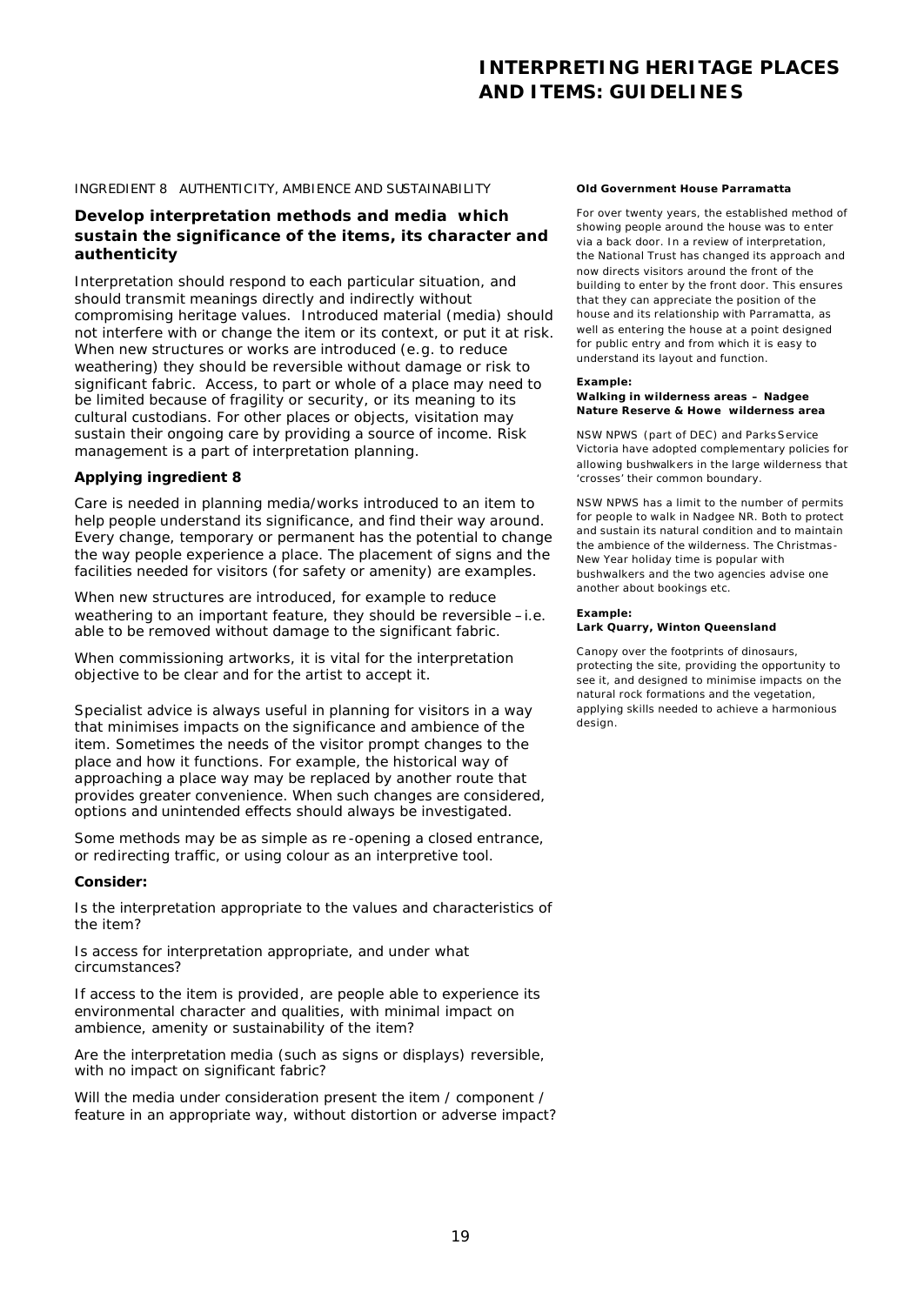#### INGREDIENT 9 CONSERVATION PLANNING AND WORKS

## *Integrate interpretation in conservation planning, and in all stages of a conservation project*

Planning for interpretation should start at the beginning of a conservation project and then be integrated into each stage: in investigations leading to the preparation of a conservation management plan, and before, during and after completion of works.

Conservation Management Plans (CMPs) and Plans of Management (the primary management documents for public open space, such as national parks) include a policy for interpretation of the item, integrated with other polices about the care of the fabric, the use and activities at the places, and research about it.

#### (See NSW Heritage Office, *Conservation Management Documents*)

For state heritage items undergoing change, and requiring heritage approval, information about interpretation is likely to be required with the documents supporting the applications, and as a condition of approval.

Privately owned houses are an exception; opportunities for their interpretation are available at other times linked with other places, e.g. through publications, walking tours, or open days.

Interpretation is not confined to an end product of a construction process – such as signs along a walking track or exp laining the former use of a recycled building. Opportunities for communicating significance by presentation are also likely in each stage and activity of a conservation project: in investigations leading to a report (such as a conservation management plan); prior to or during works; and in the ongoing management. Activities and events (large and small) have a key role, especially in retaining the links between people and places.

## **Applying ingredient 9**

## **Interpretation linked with investigations**

Interpretation can be integrated in to investigations undertaken as input to a CMP. The opportunities need to be matched with potential audiences: for example, the historian and architect could give a talk about their discoveries to a local history group; or an open day could be a means of finding people associated with a place as well as interpretation to the local community.

#### **Interpretation before and during works**

An obvious opportunity for interpretation occurs when major changes are happening (e.g. to improve facilities or to change use). At these times, an item may change substantially, and access can provide an opportunity to appreciate it before the change occurs, to see how it functioned in a meaningful way. After works are completed, it is often difficult to imagine the past (even using photos or a well-informed guide); so providing the opportunity for people to experience the last days of a significant use is very important.

#### **Interpretation using temporary structures - Sydney Opera House**

The Opera house is undergoing major works to solve conservation and functional issues. One component is the renovation of the stage door between the concert hall and the opera theatre. During the work a temporary stage door was needed – in the area where performers and others involved in productions enter the building. Initially, standard portable units were proposed, but the on-site project manager suggested another approach. He recognised that many staff members had a long association with the Opera house and that the present stage door had many meanings for them and for others. They were accustomed to the present furniture and had stories to tell about stage door life. The project manager suggested a temporary structure combining the original fittings and furniture with materials to be used in the new stage door. This approach provided a transition between the old and the new for people using the stage door. They could adjust to the new fitout and space whilst continuing to use the original furniture. Three walls of the structure were constructed from translucent materials with overlaid with images derived from the architect Joern Utzon's early sketches. Instead of being a temporary eyesore to be tolerated, the approach and interpretation has been appreciated by both staff and visitors.

#### **Interpretation during works – St Mary's Cathedral, Sydney**

When major works were underway at St Mary's Cathedral, the priest overseeing the project and the on-site project manager collaborated to make the works accessible to people who might want to visit. The completion of the towers attracted interest far beyond the people of the diocese. The towers had been unfinished for over seventy years, and as large-scale stone construction is rare in Sydney, the builders and the cathedral's custodians rec ognised the public nature of the project, which was supported by both private contribution and public funds. The construction workers were kept up to date with progress and were encouraged to interact with visitors and to bring family and friends to vis it. Every Friday, the on-site project manager arranged for interested professionals – architects, engineers, builders and conservation practitioners – to visit the building and to learn about the works. On Saturdays, members of a nominated parish were invited to visit, and were able to see work on the towers, and were also given the opportunity to see other parts of the building.

N.B. The same approach can be applied to the regeneration of bushland and development of walking tracks or other works in natural areas.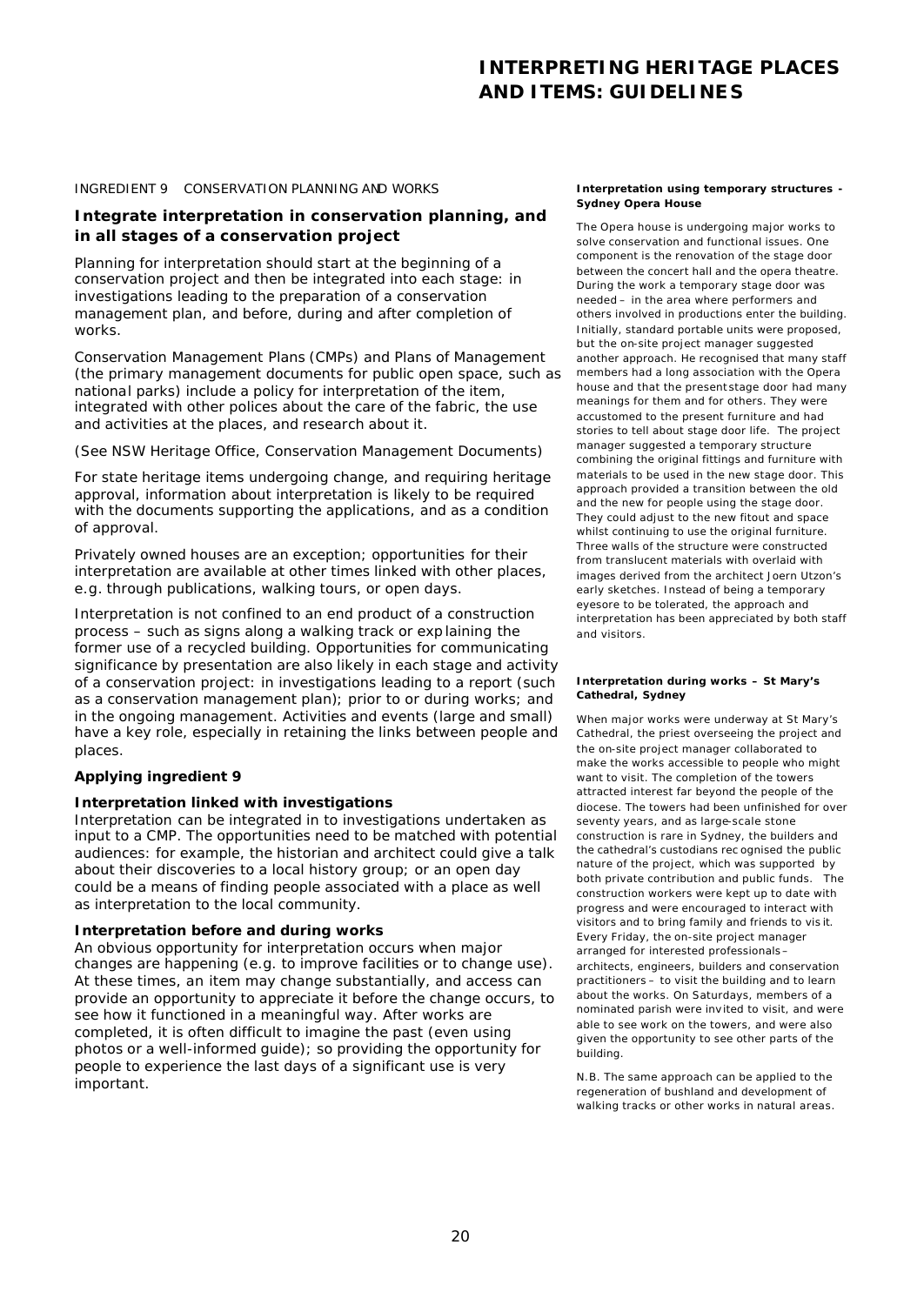Safety may be a concern for access; but the safety needs of the visitor are the same as those of the worker, and provided appropriate footwear and other safety measures are followed, access can be practicable, although numbers of people may be limited and always with a guide. Temporary signs and photocopied handouts can be used to help interpret the item.

For access during periods of change, the audiences targeted may be special interest groups, with clear limitations on numbers and the extent of access. Remember, providing a worthwhile visitor experience is the primary objective.

Access during works can help create an identity for a new use (which will develop its own meanings and role within the community). If archaeological excavation is warranted, - if it's of interest to archaeologists - it's likely to be of interest to the community, and possibly more so, because the community is not as familiar with archaeological material, and may be more attached to the place. The archaeological finds provide opportunities for display, at the time of excavation and later, e.g. in a building on the site.

Billboards securing the site can be used to interpret significance using images and text, as well as to anticipate the new development.

## **Interpretation at the completion of a conservation project**

The care of the fabric of an item, natural or cultural, can affect people's perception and appreciation of an item and its significance.

For most places that warrant the preparation of an Interpretation Plan, it is likely that several media (matched with audiences) will be needed. For places visited by many people, the media used are likely to include providing opportunities for access (subject to security, cultural protocols and risks to the fabric), images and signs, activities and event, and publications, but are not limited to these. Each item presents its own opportunities.

Providing interpretation before, during or after works does not mitigate or justify the removal or other adverse impacts on significant fabric. For example, constructing access to a magnificent view doesn't necessarily justify the visual or physical impact on the landform, vegetation, habitat or other values.

## **Consider:**

*For an item where major changes are likely, are there opportunities for limited access (e.g. though guided tours) prior to works, or during works?*

*Is there a procedure for keeping workers and visitors informed about what's happening and why and also about new discoveries?*

#### **Example: Archaeological excavations**

Message – if the site is sufficiently important to excavate then it is likely to be of interest to the community, and there it is necessary to plan for interpretation, and for interpreting major unexpected discoveries.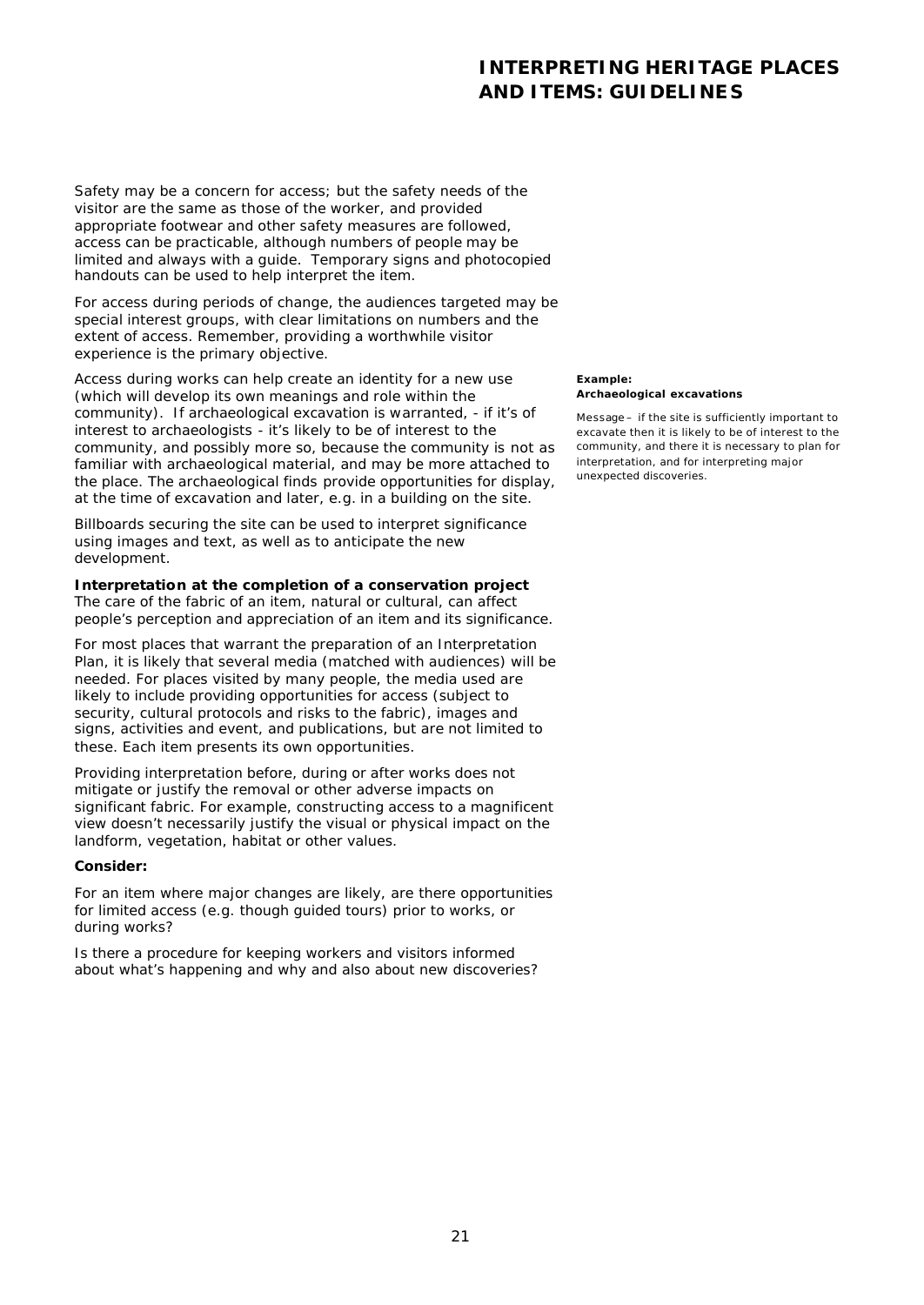#### INGREDIENT 10 MAINTENANCE, EVALUATION AND REVIEW

# *Include interpretation in the ongoing management of an item; provide for regular maintenance, evaluation and review*

Maintenance, refurbishment and review of interpretive media is part of ongoing heritage management. Maintenance includes such actions as the repair or replacement of weathered or damaged signs, or reprinting brochures.

Review involves the assessment of the interpretation media and content using visitor and peer group feedback and any new research and understandings about the ite m or interpretive technique. It involves changes to the media or the preparation of new media. A review may involve the revision of the interpretation plan, or the preparation of a new plan, especially for items where heritage interpretation is a major use.

For places that attract visitors, review of the impacts of interpretation is essential to ensure that aspects of significance are not eroded or lost. For a display, the review should include assessment of a display's physical condition, its tone, the quality of the information, and the inclusion of new information as it becomes available.

 A formal, documented review of the interpretation plan, its programs and media should be undertaken at regular intervals, usually in conjunction with the review of the item's Conservation Plan. This will ensure that any new information about the significance of the item is available for inclusion in its updated interpretation

Ongoing management includes a strategy for events, activities and temporary displays; and interpretation, commemoration and celebration of associations between people and the item.

#### **Applying ingredient 10**

Interpretation is part of the management of an item, and it is often desirable to allocate responsibility for it to a particular person (or position).

Involving volunteers and other interested people in the management activities is a well-established practice for many natural areas, especially in scientific studies and in bush regeneration. Works to cultural items can also provide opportunities for presenting information about the items. For example repairs to timber, paintwork, drains, paths, tree surgery, road re -surfacing, cleaning, flower arranging, etc should all be considered as worthy of interpretation and an opportunity to communicate significance.

Heritage interpretation should be included in State of the Environment reporting, and should include both cultural and natural items.

#### **Temporary signs - Lanyon**

The much maligned 'signs on sticks' can be an effective means of providing affordable temporary interpretation. For example, at Lanyon homestead, where there are seasonal dangers for visitors, temporary signs, often hand-written in felt tipped pen on cardboard (to suggest their temporary status) and attached to wooden tomato stakes, were an effective means of warning and informing visitors about snakes, swooping magpies, falling Bunya Bunya cones and lambing ewes. The message was often enhanced by a light hearted drawing – specifically to attract the attention of children.

#### **Involving children in day to day maintenance – Mugga Mugga, ACT**

The ACT Cultural Facilities Corporation use their members newsletter, and local newspaper and radio to advertise holiday activities for children. In April 2000, a holiday activity at Mugga-Mugga (a former shepherd's cottage on the outskirts of Canberra) was whitewashing the fence; a task which needs to be undertaken on a regular basis ( approximately every 4 years) both for aesthetic and timber protection reasons.

The process of whitewashing was explained, and the techniques demonstrated. Brushes were supplied and everyone who wished to participate was able to do so and to see an immediate result.

This activity provided an opportunity for those involved to have time to appreciate the landscape setting and the sights and sounds of the place in a more meaningful way than can be provided by either a guided or self-guided tour. The activity focused on the need for ongoing repairs and maintenance, and the necessity for self-sufficiency in the early days of settlement. It also gave the participants a sense of ownership of both the activity and consequently of Mugga-Mugga.

#### **Continuing the associations between people and land- National Parks**

The significant association between people who once owned and lived in areas now in national parks can be continued and revived though events and activities. [e.g. Kanangra Boyd NP, where NPWS provides the opportunity for former residents to return to an area now inaccessible by road.]

#### **Presentation during works 'What's going on here?'**

When works are being undertaken at Vaucluse House, the Historic Houses Trust places temporary signs nearby explaining the work: why it is being undertaken and a brief summary of the conservation approach, and the link with significance. The displays is headed "What's going on here?'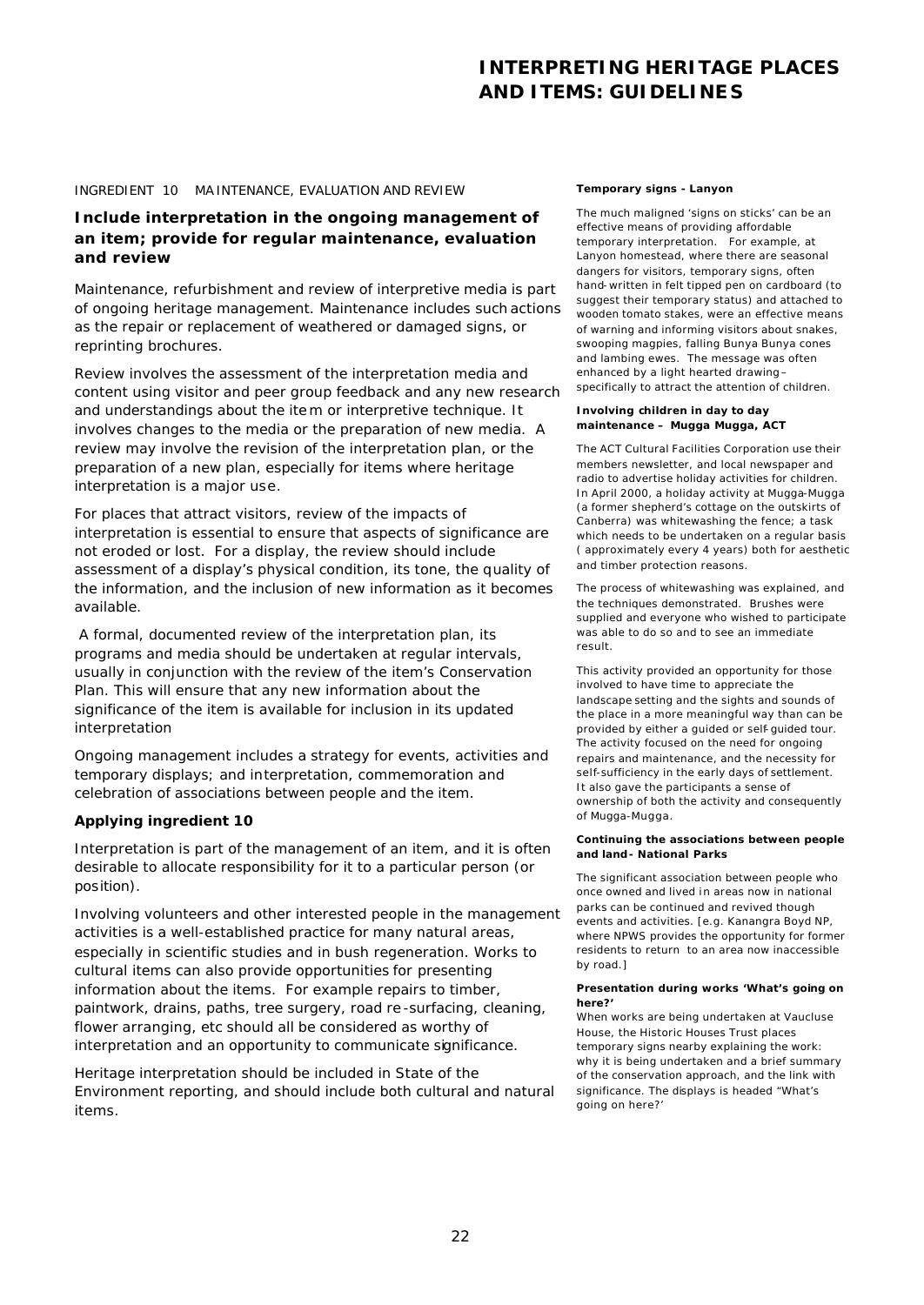#### **Consider:**

*Is interpretation included and budgeted for in the ongoing management of the item?*

*Is the need for maintenance, or refurbishment of introduced materials (such as signs displays or brochures) recognised and budgeted for by management?* 

*Is there a strategy or plan for review and ongoing interpretation? Have opportunities for continuing or commemorating the associations between people and the item been considered?*

#### INGREDIENT 11 SKILLS & KNOWLEDGE

# *Involve people with relevant skills, knowledge and experience*

People knowledgeable about the item, and people with expertise and experience in interpretation, historical research and analysis or skills in the preparation of conservation management plan, should be involved in planning for, or participating in, interpretation. This includes people associated with the place. Historians who have been involved in documenting the item should be consulted, if possible. As interpretation is now a requirement of heritage management, inclusion of experienced interpretation practitioners, from the beginning, will help to ensure that the ingredients of best practice interpretation are embedded in the project, and its ongoing management. A multi-disciplinary team provides opportunities for mutual learning and skill sharing.

People with specialist skills and experience have a major role in interpretation. They are often able to find solutions quickly and to understand problems that other, less-experienced, people may avoid, or find very challenging. Interpretation specialists should always be included in projects where visits are a regular function of the management of the item.

## **Applying ingredient 11**

In planning for interpretation, keep a list of the people who have prepared reports or provided other services, such a building maintenance or curators.

As well as providing advice or services, these people may be able to help with training so that managers and others working at a place, including volunteers, can better understand what's involved with interpretation, and when to ask for help.

Basic training in the care of records, in conservation housekeeping is likely to be needed for people managing and maintaining heritage buildings and collections.

## **Consider:**

## *Are experienced interpretation practitioners involved?*

*Are other people who have a detailed knowledge of the item involved, or given the opportunity to contribute?*

#### **Guiding skills for volunteers – Cook's River, Marrickville**

The Cook's River, in the southern suburbs of Sydney, has been the subject of environmental concern and remedial projects for many years. State and local governments have worked to improve the condition of the river and to make it more accessible, and in recent years interpretation projects (directed at people using the river and public land alongside) have been undertaken.

In 2002 the Marrickville Council engaged the training organization, Terra Cordis, to train local volunteers in compiling and communicating information and in delivering a presentation about the river, its history and its conservation. The volunteers wanted to help others understand and appreciate the river, both informally and though guided tours and events. The participants received certificates in guiding, in compliance with Australian standards in guiding. A wide range of people took part including council staff, local environmentalists, members of the Gould league, the canoe club and other local organisations.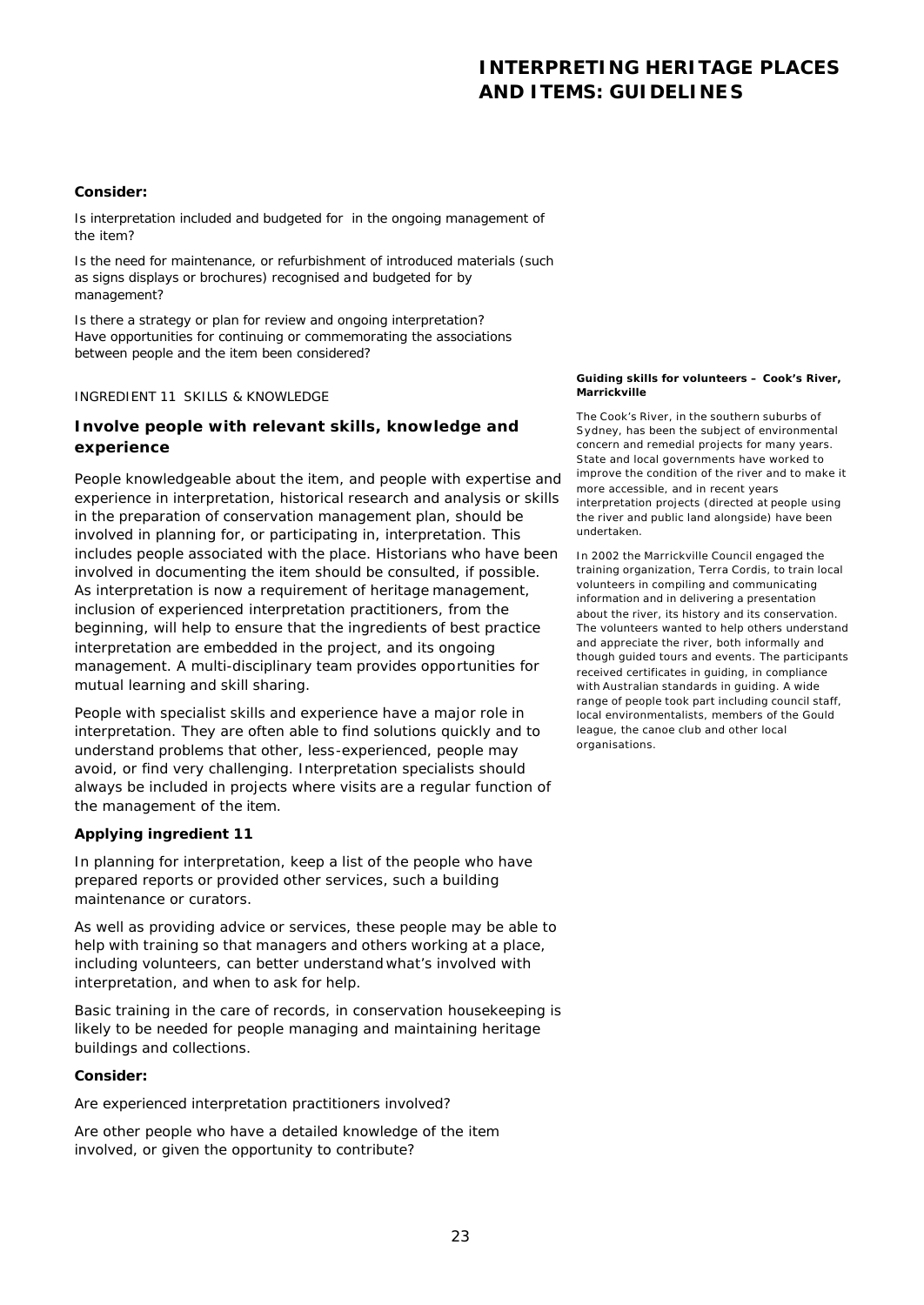#### INGREDIENT 12COLLABORATION

# *Collaborate with organisations and the local community*

Community, professional and government organisations have skills, resources, understandings and interests which can make a valuable contribution to interpretation. Collaborations provide opportunities to link lines of research, and to develop partnerships and collaborative projects, and to learn more about heritage and interpretation. Collaborations can develop their own synergy, leading to further opportunities for heritage interpretation or related action, as well as greater appreciation and understanding of heritage.

#### **Applying the ingredient**

Collaborations take many forms and are usually based on common goals or interest. Meet with organisations that may have similar interests and discuss the opportunities for collaboration in interpretation. Many collaborations are serendipitous, so networking may reveal opportunities. Keep in touch with people and organisations that own or manage related heritage items or objects, perhaps there are opportunities to support one another, e.g. through providing images, or obtaining clearance for them, or by providing support for grant applications, as well as in joint projects for interpretation.

For formal collaborations, such as research or planning, design or production of interpretation media, a written agreement (such as a MOU) is needed, with each party appointing a person to run their part of the project. It should include unforeseen tasks and a means of deciding how they will be done. It's useful to write down expectations and to review these when the project is finished.

When jointly planning or producing media (such as a publication) the parties collaborating need to check that they have all the skills needed; the list of stages and tasks in a project (available from the NSW Heritage Office) can be used as a check list.

If arranging publicity for a collaborative project, make sure all parties are mentioned, not just the ones that are in the photo: the people/organisation that initiated the project should be acknowledged as well as the people who prepared the end product.

#### **Consider:**

*Are there opportunities to involve the wider community?*

*Are there particular people who may have specialist or family interest in the project?*

# *Have all the relevant people been consulted?*

*Is there an agreed approach to the interpretation?*

#### **Nimmitabel visitor guide**

The town of Nimmitabel, on the great dividing range is close to several national parks including Wadbilliga and South-East Forests. In 2002-3 the NSW National Parks and Wildlife Services combined with the Nimmitabel Advancement Group to create a Visitors' guide, combining advice about the town, the region and its national parks. Working collaboratively, a series of interpretive signs was erected in the town using information from the historical society. The NPWS used its mapping skills resources to create a well-designed fold out brochure combining a clear and detailed the region and showing walking trails, picnic and camping areas. Information about things to do and places to stay were included. The map of the town showed heritage sites and buildings, leaving visitors to find their own route.

The visitor guide is suitable for both locals and visitors and is handed out by all the local businesses.

#### **Potential example: Hay barns at Maitland A project of the Maitland City Council Heritage Group – and Maitland Gallery.**

Study of barns, location, construction, use, owners feeding in to publication of a book and an exhibition at the Maitland Gallery. Exhibition of photographs of the barns . Study included hay barns, dairy buildings; historical research in historical images and references (including detailed plans for dairy buildings). Measured Drawings of surviving barns. Group plan to apply the same approach to other aspects of local heritage, also including an exhibition.

Jointly funded by Maitland City Council and the NSW Heritage Office's Heritage Assistance Scheme.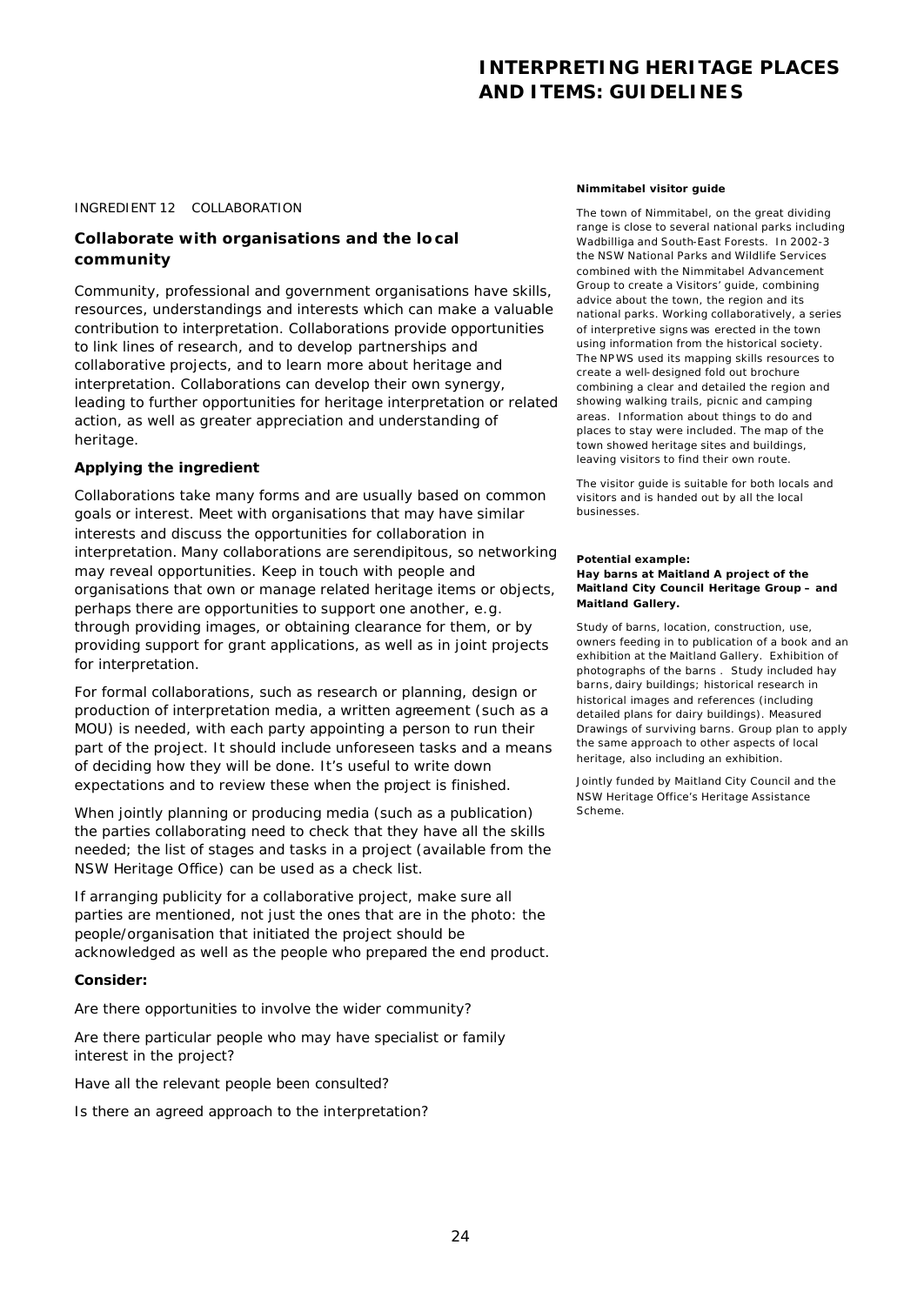#### **12 SOURCES OF INFORMATION**

#### **References for heritage conservation:**

*Ask First: a guide to respecting Indigenous heritage places and values*, Australian Heritage Commission 2002

*Australian Natural Heritage Charter for the conservation of places of natural heritage significance*, Second edition

*Australia ICOMOS Charter for places of cultural significance (The Burra Charter),* 1999

*The Illustrated Burra Charter: good practice for heritage places*, 2004

*Significance: a guide to assessing the significance of cultural heritage objects and collections*, Heritage Collections Council, Commonwealth of Australia, 2001

# **References for heritage interpretation Selected Interpretation Documents**

The list attached comprises:

Plans and reports

Advice about interpretation

Recommended Reading (for non-specialists)

## **Plans and Reports**

*Furnace, Fire and Forge Heritage Trail: Integrated presentation of the Industrial heritage of Lithgow LGA*

A clear and concise plan which contains good examples of visitor experience selection criteria, and a checklist chart of interpretation strategies.

## *Maitland Riverside Walk*

Maitland City Council, prepared under the NSW Heritage Incentives Program

Report of an imaginative project, excellent documentation, and illustrated with good photographs.

*'Merrigong: A Cultural Map of the Illawarra Escarpment, A Report to the Illawarra Region of Councils,' Wollongong, 1999, Sally Gray & Associates*

In this project, research focused on the need to collect information about the meanings of the Illawarra escarpment (Merrigong) to the local community through workshops and interviews, supplemented with documentary research. From the stories collected, a small number of sites were identified to commemorate these associations and meanings though public art projects. [A second stage involved the preparation of briefs for artists and undertaking the art works.] Funded by the Australia Council and Illawarra Region of Councils. Innovative integration of cultural heritage practice with a public art project

*Merrigong Project, An Environmental Art Project for the Illawarra Escarpment and Artists Briefs.* 

(second stage of Merrigong project)

Illawarrra Region of Councils, Consultant: Sue Bessell

## *Middle and Georges Heads, Model Interpretation Plan and Application*

Sydney Harbour National Park August 1999 Anne Bickford Helen Brayshaw Helen Proudfoot

This is a comprehensive and highly detailed, staged interpretation plan which provides a model for large areas of open space with multiple natural and cultural values. It includes detailed research about early contact between Aboriginal and non-Aboriginal people and practical means of interpretation. I follows a clear sequence, and includes a useful flow chart describing the processes for Defining, Developing, Delivering, Evaluation, and Support.

## *Port Arthur Historic Site Interpretation Plan Phase A Preliminary Report and Discussion Paper*

Mitchell, Nethery Associates December 1995

A preliminary overview report dealing with a site which has been interpreted in various ways over a long period of time. It provides a framework for review, discussion of current media and themes, and suggestions for new approaches.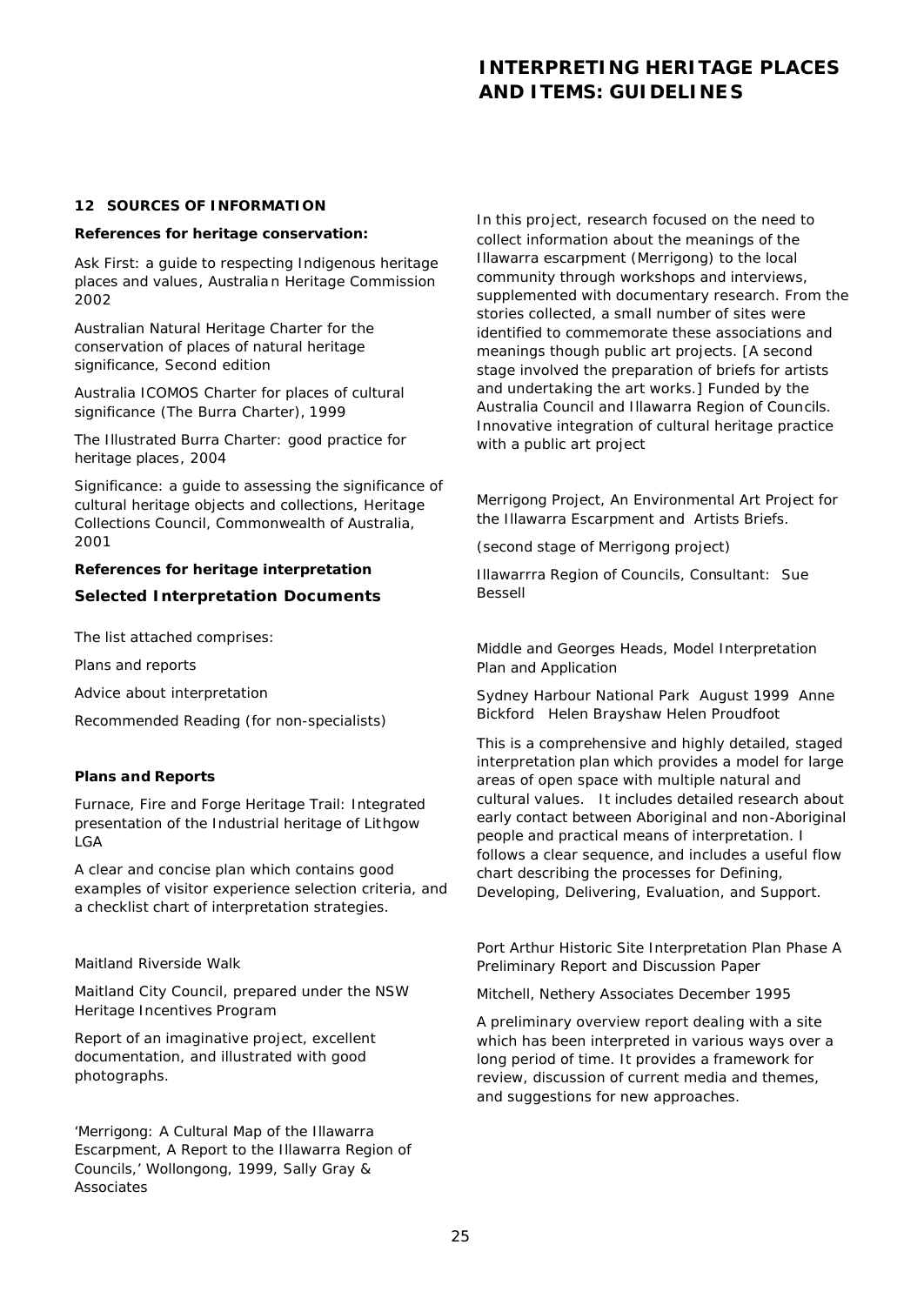#### *Port Arthur Historic Site Interpretation Plan*

Mitchell, Nethery Associates June 1996

A highly detailed, imaginative and comprehensive plan containing extremely useful implementation advice

## *Queens Wharf, Morpeth*

Maitland City Council Final Report, NSW Heritage **Office** 

Heritage Incentives Program 2002-2004

A well documented record and report of a project undertaken through the NSW Heritage Office's Incentives program. It describes the rationale, the methods, the costings, and the outcomes.

## *A Guide to Wiradjuri Places of Wagga Wagga*

Wagga Wagga Local Aboriginal Land Council

Wagga Wagga City Council 2003

Prepared as part of the Aboriginal heritage study for Wagga Wagga and involving local based Aboriginal people. Jointly funded by Heritage Incentives Program and Wagga Wagga City Council.

## *Wentworth Main Shaft Mine Site, Lucknow*

Kylie Winkworth for Orange City Council 2001

An example of an interpretation plan for which there was no written brief. The consultant therefore prepared the interpretation using a logical and sequential methodology. The plan contains all elements needed for the interpretation of the site, including indicative costings.

## *Thornton Park – Heritage Interpretation Plan*

Mitchell, Nethery Associates 1996

A 3 stage interpretation pla n for a large organisation (Department of Defence). It comprises Concept Development, Media Guidelines and Indicative Design Concepts.

*Vanadi Site, Balmain Heritage Interpretation Strategy (draft)* Godden Mackay Logan

#### March 2000

Prepared as part of the conditions for consent (condition 53 issued by the Land and Environment Court), this is an interesting example of a proposal which targets both residents and visitors at a privately developed site with important community associations.

#### *Walsh Bay Redevelopment Precinct Interpretation Plan November 1999*

Tropman and Tropman Architects, OHM Consultants, HPA Architects and Peddle Thorp and Walker

A detailed and comprehensive overview of an extensive project.

*Walsh Bay Redevelopment Precinct: Heritage interpretation Status Report*

June 2003

Prepared by HPA Ltd and Tropman and Tropman Architects

## *Walsh Bay Redevelopment Pier2/3 Breezeway Interpretation Centre*

July 2003 Prepared by HPA Pty LTD and Tropman and Tropman Architects

The above two plans are examples of the complex processes involved in conceiving, developing, delivering, and managing a long running and project for reuse of a large industrial complex.

*Walsh Bay Waterfront Renewal: Information for Residents as part of the Owners Manual*

Tasman Storey, Project Director HPA

An excellent example of an easily read document for owners. It details the history behind the development, why this site is important, what was done and why

*Woolloomooloo Bay Finger Wharf Interpretation Plan*

*Stage One Concept Development* 

Mitchell, Nethery Associates

Heritage Presentation 27 April 1999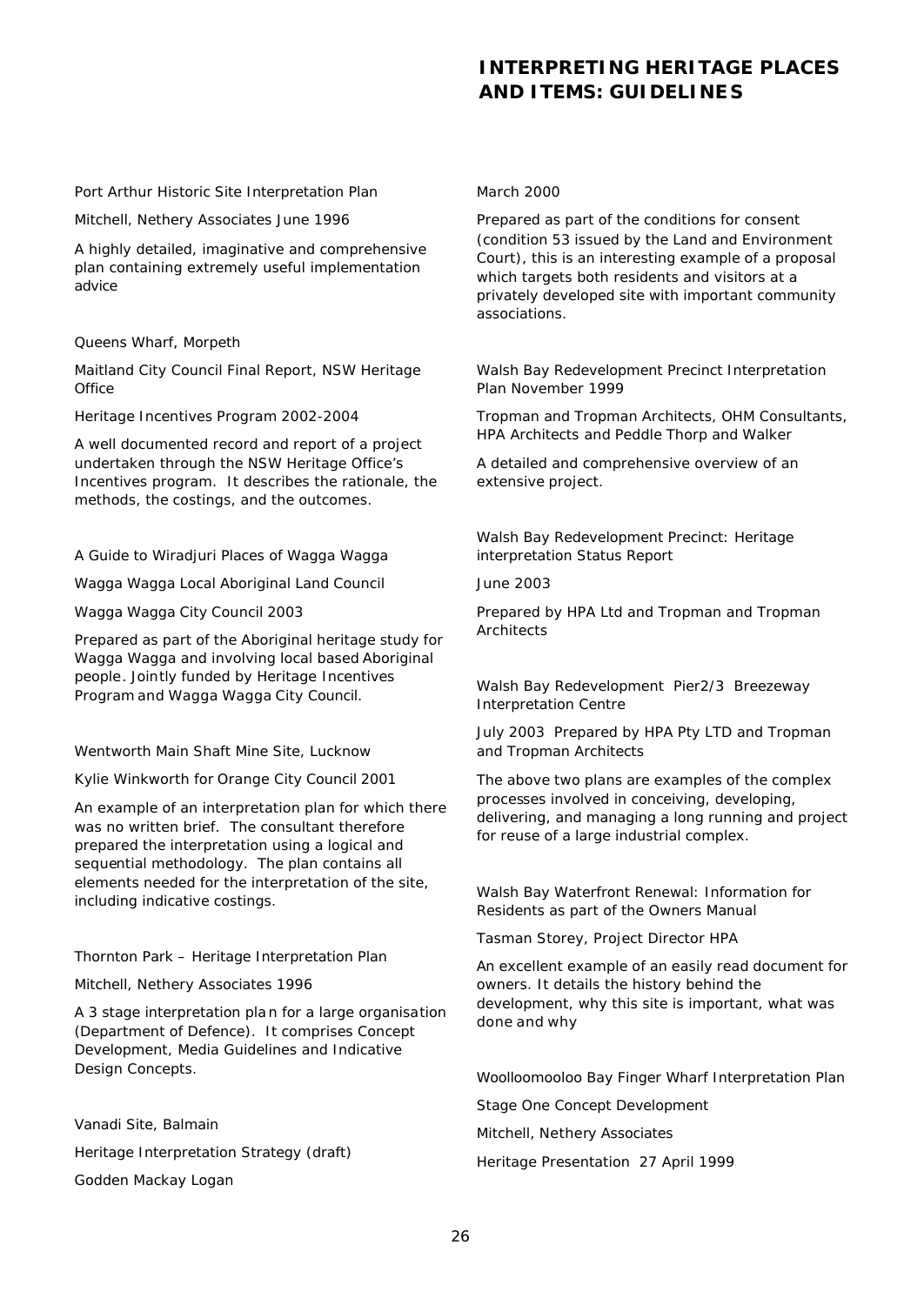Follows sequence of context, analysis, media planning. A good list of outcomes is provided – as a result of the proposed interpretation users should "know" "think" "feel" "understand" and "act".

## **Advice about interpretation**

The following list includes useful manuals for both practical action in the field and also for understanding the issues for interpretive planning.

## *Visitor Interpretation Manual*

Department of Conservation and Land Management

Western Australia 1996

*Cultural Planning: A Handbook for NSW Local Government* 

Third Draft October 2003

*Interpretation of Cultural Heritage Sites*

Christine O'Brien for NPWS 1998

# *Best Practice in Park Interpretation*

Prepared for Department of Natural Resources and Environment, Victoria, by Earthlines consortium, Victoria 1999

# *Interpretation Of Cultural Heritage Sites*

Christine O'Brien for NSW National Parks and Wildlife Service

## *Interpretation Planning Guidelines*

Sarah Murphy, National Trust of Australia, (WA)

*Interpreting Historic Gardens for the Visiting Public*

Karen Olsen:1996 Fellowship Report for the Winston Churchill Memorial Trust of Australia

*Queensland Parks and Wildlife Service, Planning Workbook, March 2001*

## **Websites**

www.heritage.nsw.gov.au www.ntwa.com.au www.interpretationaustralia.asn.au www.interpretscotland.org.uk www.heritageinterp.com www.heritageinterpretation.org.uk www.interpcan.ca www.historians.prg.au www.icomos.org.au www.ahc.gov.au

www.nationalparks.nsw.gov.au

## **Recommended reading**

The following list is for general, non-specialist readers seeking information about heritage interpretation.

*Successful Tourism at Heritage Places: A Guide for Tourism Operators Heritage Managers and Communities* 

Australian Heritage Commission 2001

*Interpretation of Historic Sites*

William Alderson and Shirley Payne Low

American Association for State and Local History, 1980

*Meaning, Method and Madness, Heritage Interpretation in the 1990s*

Heritage Environment, Volume 11, Number 4, November 1995

*Interpretation Planning Guidelines*

Sarah Murphy

National Trust of Australia (WA)